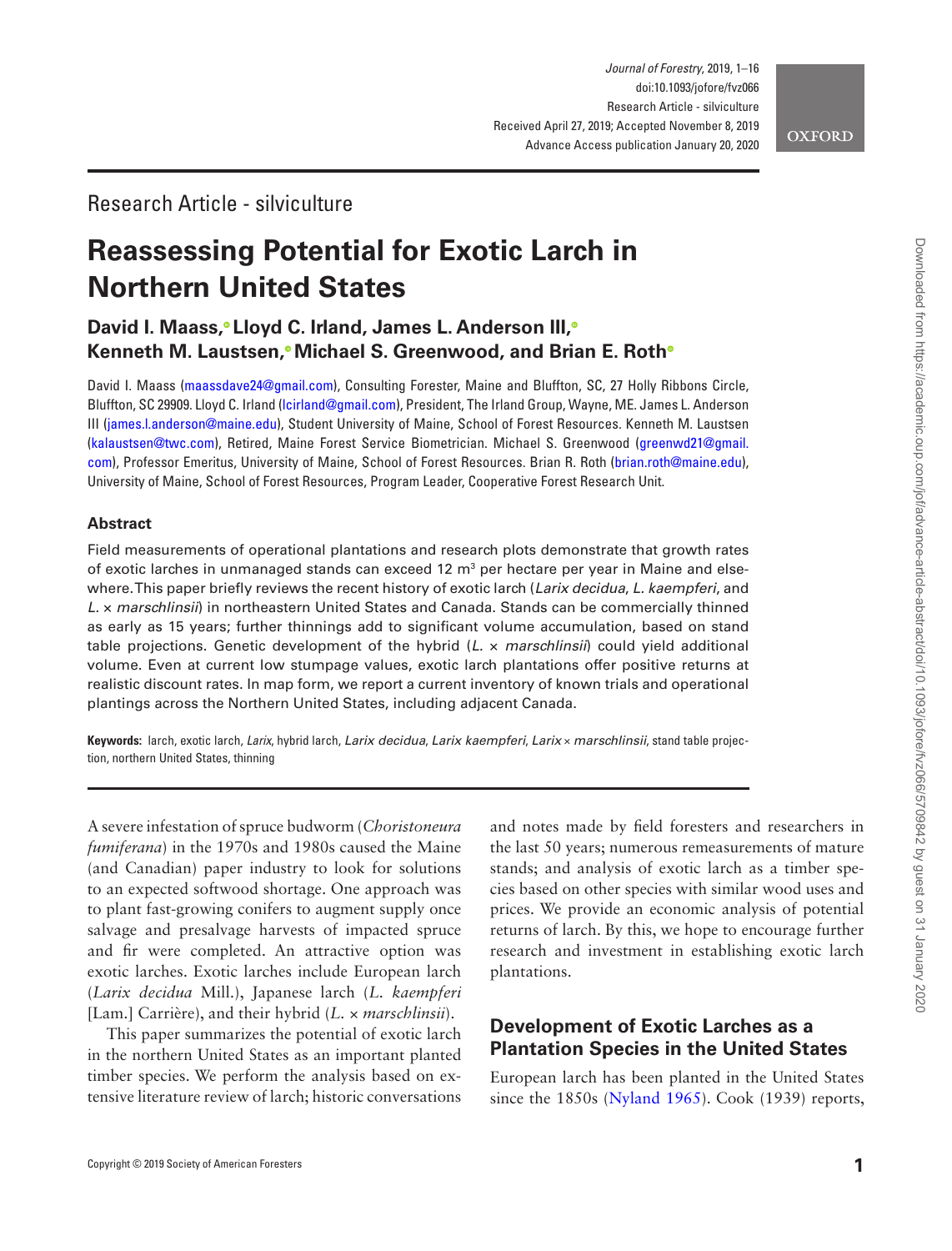#### **Management and Policy Implications**

Exotic larch has been widely planted, mostly as trials, across northeastern United States, the Lake States, and eastern Canada. It has demonstrated exceptional growth on good soils, yet it remains largely ignored as a viable plantation species. Limited genetics work has demonstrated that the hybrid (*Larix* × *marschlinsii*) between the European larch (*L. decidua*) and Japanese larch (*L. kaempferi*), sometimes called "Dunkeld larch," provides improved growth over either parent. We provide up-to-date information on growth and yield as well as economics in this paper to encourage landowners, foresters, and investors to consider these species in their management schemes.

however, that it was not planted extensively for reforestation until the 20th century. The oldest existing trial of European larch of which we are aware is at the Marsh-Billings-Rockefeller National Historic Park in Woodstock, Vermont. Records indicate that the small plantation was planted in 1887. This plantation still exists and is being monitored; recently thinnings have been conducted (notes on Stand 1 from Ben Machin, pers. commun., Redstart Consulting, Corinth, VT, March 10, 2016). Small research trials had been established in New England and Lake States by the forest industry in the 1930s through 1960s and University of Maine researchers ([Carter 1981](#page-13-0)). Provenance trials for both European and Japanese larch were conducted by International Union of Forest Research Organizations ([IUFRO 2007](#page-13-1)) as well in the 1940s and 1950s. One chief forester had experience with European larch in his native Finland<sup>1</sup>. Another company developed a Japanese larch seed orchard in Maine in the 1980s with plantings on their land.

Investigation into exotic larch by the principal author and associates during the years of spruce budworm infestation (1970s and 1980s) found positive results with exotic larches. However, a basic understanding of silvics, cultural practices, growth and yield, wood properties, and economics was not readily available. Existing larch plantations were sought out and measured, and a stem analysis of available plantations was conducted. These confirmed [Stone's \(1957\)](#page-14-1) and [Shipman et al.'s \(1989\)](#page-14-2) studies on site index and yield.

At this time, the Institute of Paper Chemistry, located then in Appleton, Wisconsin, having advanced hybrid aspen as a short-rotation hardwood, wanting to offer a softwood as well, formed the Aspen-Larch Genetics Cooperative (ALGC), with exotic larch as the alternative softwood. The staff in their genetics program had been making plus tree selections for a number of years. They offered a high-quality genetics program with sufficient expert staff to support the industrial genetics cooperative. The ALGC provided significant research and advice in the 1980s and 1990s, as well as seedlings for an early

species trial planted at the Unity Seed Orchard in Maine. Later they provided scions for an exotic larch seed orchard consisting of Japanese larch clones, which were surrounded by European larch clones. General seed collection would then provide open-pollinated largely hybrid seed for operational plantings. Further, ALGC staff designed and aided layout of progeny tests designed to rogue the orchard in later years. As the forest industry changed priorities and ownerships, however, interest in intensive forest management, and exotic larch in particular, faded. A number of legacy research studies and operational plantings remain, but only a few received any management attention.

A small group of dedicated volunteers has recently remeasured many of these early trials and operational plantings, and collected observations and informal literature on others. To our surprise, growth and yield of exotic larches and their hybrid have exceeded expectations. The Larch Virtual Experiment Station (LVES) website [\(www.larchresearch.com\)](http://www.larchresearch.com) lists pictures, research notes, publications, photographs, and participants.

The map [\(Figure 1](#page-2-0)) shows approximate locations of many of the trials and operational plantings from Nova Scotia to North Dakota and Quebec to Maryland. Unfortunately, we were not able to confirm the location of many trials, which we believe are in the Maritimes and Ontario.

Roughly 20,000 acres (8,100 hectares) of exotic larch were planted in Maine in the 1980s, 1990s, and early 2000s. An estimated 16,000 acres (6,500 hectares) were planted in Michigan during this time. New York Department of Environmental Conservation has records of roughly 23,000 acres (9,300 hectares) planted on State Forests since the 1930s; many of these were in mixtures. Private landowners likely have many more plantations. At one time, nurseries provided exotic larch seedlings to private landowners in those states as well as Pennsylvania, New Jersey, Wisconsin, Michigan, Minnesota, Maryland, and the rest of New England.

Despite the fact that exotic larch must be considered a minor species, six states show Forest Inventory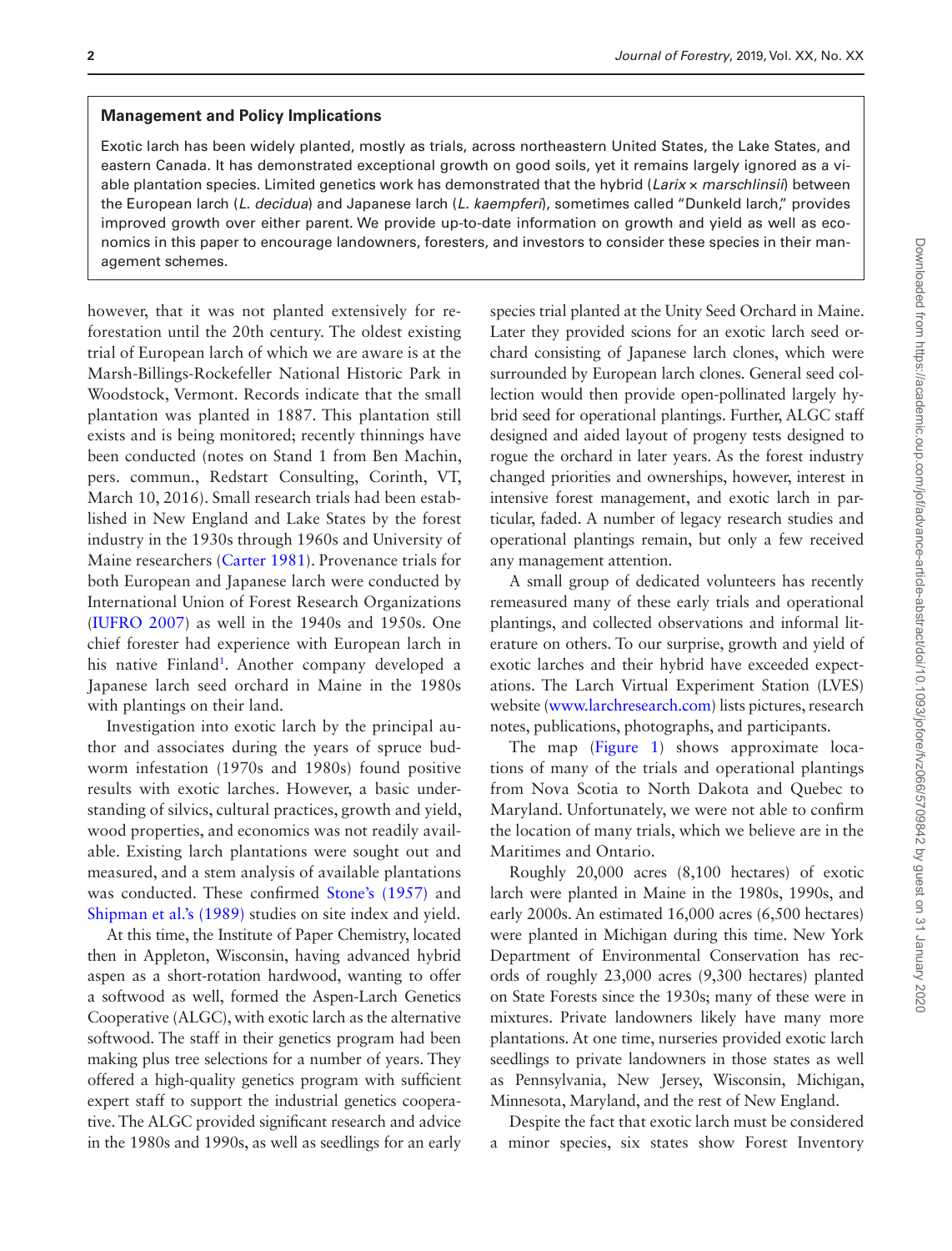

<span id="page-2-0"></span>**Figure 1.** Map of exotic larch trials and operational plantings in North America.

<span id="page-2-1"></span>**Table 1.** Data from Forest Inventory Assessment plots across northern United States showing range of diameters and growth.

| <b>State</b> | No. of Forest Inventory<br>Assessment plots | Range of<br>diameters (in.) | Growth<br>(cords/ac/year) | Growth $\rm (m^3/$<br>hectare/year) |
|--------------|---------------------------------------------|-----------------------------|---------------------------|-------------------------------------|
| Maine        |                                             | $5 \text{ to } > 9$         | 1.9                       | 11.3                                |
| New York     | 15                                          | $5$ to $>29$                | 1.4                       | 8.3                                 |
| Pennsylvania |                                             | $5$ to $>29$                | .9                        | 5.4                                 |
| Michigan     |                                             | $5 \text{ to } > 11$        | 1.3                       | 7.7                                 |
| All states   | 39                                          | $5$ to $>29$                | 1.2                       | 7.1                                 |

Assessment (FIA) data of "Introduced Larch" on Forest Land ([Table 1](#page-2-1)). Not surprisingly, New York and Pennsylvania have many plots that include "Introduced Larch," but it is present even in New Jersey. Growth rates, where they can be measured, range from 0.9 in Pennsylvania to 1.9 cords/ac/year (5.4–11.3 m<sup>3</sup>/hectare/year) in Maine with an average of 1.2 cords/ac/ year (7.1 m<sup>3</sup>/hectare/year).

## **Current Role of Larches in Europe**

In Europe, an estimated 40 million larch seedlings are planted annually. Poland, United Kingdom, Germany, Sweden, Slovakia, and Ireland do the bulk of the

planting. Although European larch is the predominant planted species, the hybrid is planted in France, Ireland, Denmark, and Belgium. Japanese larch was extensively planted in the UK. However, planting has decreased in recent years in UK and Ireland because of *Phytophthora ramorum* (Luc Pacques, pers. commun., French National Institute for Agricultural Research, Orléans, France, November 16, 2018). This disease is known as sudden oak death pathogen in the United States, and its range has been limited to California and Oregon ([Balci and Bienapfl 2013](#page-12-1)).

European larch is an economically and traditionally important timber species in Europe, renowned for its fast growth, high adaptability, and durable wood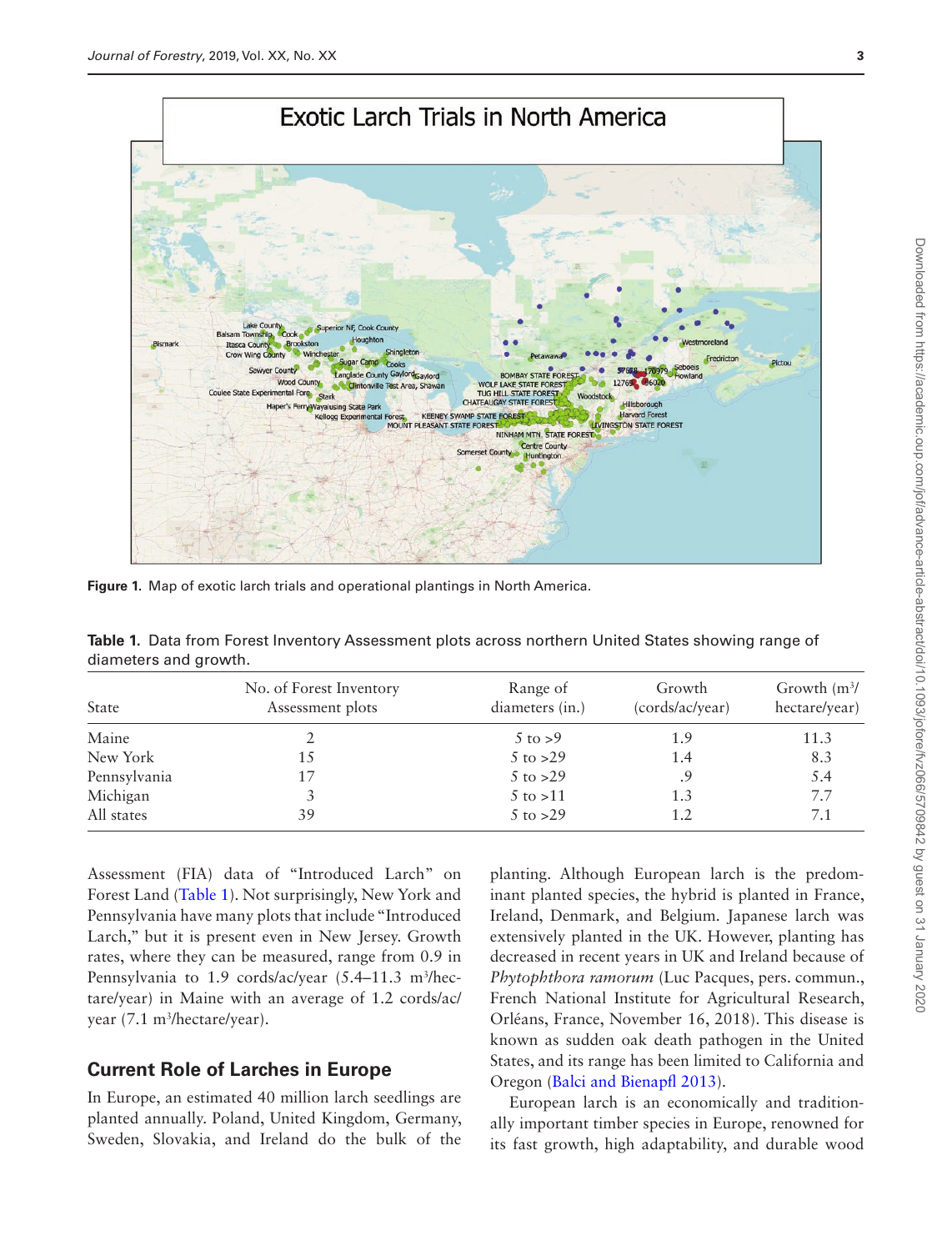([Bergstedt and Lyck 2007\)](#page-13-2). It is largely used for carpentry and naval construction. In its native range, it is used for houses, furniture, fine floors, and many weather-proof outdoor objects [\(San-Miguel-Ayanz](#page-14-3)  [et al. 2016](#page-14-3)) and commands one of the highest prices for timber in central Europe (Anton Buergi, pers. commun., Swiss Research Unit for Forest Resources and Forest Management Research Group Forestry Production Systems, Bimensdorf, Switzerland, November 2018).

Hybrid larch grows well in Europe. [Eko et al. 2004](#page-13-3) (p. 320) reports that in southern Sweden, "On fertile sites the mean annual volume growth [for hybrid larch] peaked at an age of 35 years, at a level of 13  $\text{m}^3$  ha<sup>-1</sup> [186 ft<sup>3</sup>/ac]." [Westin et al. \(2016](#page-15-0), p. 16) states "production can be increased further by using improved plant material from the best seed orchards in Sweden and Denmark, with an annual average production of about  $16 \text{ m}^3$  ha<sup>-1</sup> [228 ft<sup>3</sup>/ac] on fertile soils in the south of Sweden" [translated from the original]. Hybrid larch is mentioned as a potential alternative for climate change adaptation because of its flexibility, compared to native trees. An Austrian report ([Geburek and Schuler](#page-13-4)  [2011,](#page-13-4) p. 16) reports "proven properties of hybrid larch include a larger location tolerance, tolerance to pollutants, lower canker susceptibility and with at least equivalent properties of wood. In particular, the wide site amplitude with a frugality in water and nutrient deficiencies make larch hybrid a promising growing alternative to changing climate" [translated from the original].

Height and diameter at age 20 of hybrids compare favorably to commercially available European larch planting stock [\(Figure 2](#page-3-0); [Geburek and Schuler 2011\)](#page-13-4).

Comparison of Heights and Diameters for



<span id="page-3-0"></span>**Figure 2.** Comparison of diameter and heights of hybrids to commercially available European larch after 20 years (Interpretation of [Figure 3](#page-4-0) in [Geburek and Schuler 2011](#page-13-4)).

These dimensions are similar to sizes we would expect from both European and hybrid larch in Maine.

## **Growth Rates**

#### Unmanaged

Measurements of exotic larch growth rates are abundant in the literature. [Bailey \(1986\)](#page-13-5) reports that the mean annual increment in the Maritimes for fully stocked native conifers is estimated to 8.1 m<sup>3</sup>/hectare/ year (115.7 ft<sup>3</sup>/ac), whereas adjacent exotic larches are expected to produce  $11.1 \text{ m}^3$ /hectare/year (161 ft $\frac{3}{ac}$ ). [Jacobs \(1983\)](#page-13-6) reported in a trial in Lacrosse, WI that European larch had 33 percent more volume than red pine and 50 percent more volume than white pine after 19 years. Similarly, [Jeffers and Isebrands \(1974\)](#page-13-7) reported that Japanese larch, planted on loams or sandy loams, grew much faster than spruce or pines and appeared to be similar in growth rate to good European provenances. Again in Canada, [Vallee and Stipanic](#page-14-4)  [\(1983\)](#page-14-4) reported that European and Japanese larch can produce 10–14 m3 /hectare/year (142–200 ft3 /ac) on good-quality sites.

In a comprehensive study from southern Ontario to Minnesota, [Gerlach \(2001\)](#page-13-8) compared productivity of European larch to red pine on 27 paired sites. Examining many site factors of soil, climate and weather, he concluded that "Larch had higher productivity than red pine over the entire site quality gradient" ([Gerlach 2001,](#page-13-8) p. 101).

In Chase Stream Township (Somerset County, Maine), a trial was established as part of a larger trial to compare growth of softwood species and site characteristics (Maass and Staton, in preparation and [Giffen](#page-13-9)  [et al. 2016](#page-13-9)). A randomized complete block design with three replications for each species/stock combination was established to compare conifer growth on three different sites. The Chase Stream test was on a good to better site at 1,250 feet elevation and was measured at stand ages 5, 10, 16, and 27. Merchantable volume (above a 6 in.  $[15 \text{ cm}]$  stump to a 3 in.  $[9 \text{ cm}]$  d.i.b. top) at age 27 for the hybrid larch had significantly more volume than black spruce, white spruce, jack pine, tamarack, and red pine [\(Figure 3](#page-4-0)). Hybrid larch volume exceeded European larch by 12 percent and Japanese larch by 24 percent.

Other results from Maine plantations were similar, based on data from 95 plots from a number of plantations ([Figure 4](#page-4-1)) measured across Maine and northern New Hampshire. Sources are identified in [Table 3](#page-5-0). Height and diameter data from all plots were used to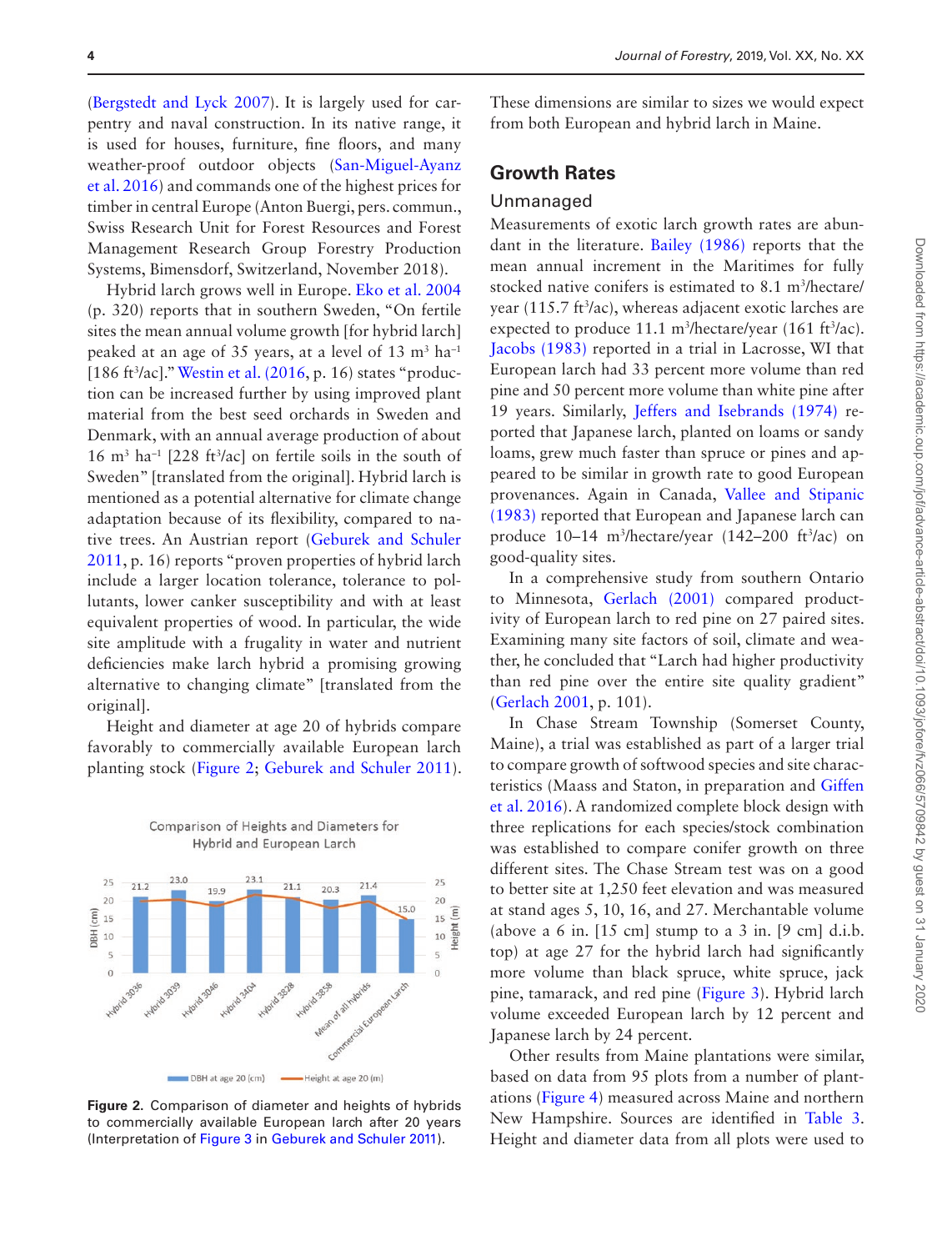

<span id="page-4-0"></span>**Figure 3.** Merchantable volume of several softwood species after 27 years of growth.



<span id="page-4-1"></span>**Figure 4.** Merchantable mean annual increment of 95 stands of exotic larch.

calculate merchantable volume above a 15-cm (6-in.) stump to a 9-cm (3.5-in.) top diameter using Kozak volume equations [\(Li et al. 2012](#page-13-10)). It is clear that not all stands demonstrate extraordinary growth. However, except for a few, all of the measured stands exceed the average growth for all species for Maine of 0.54 cords/ acre/year ([Butler 2018\)](#page-13-11).

The emphasis box in [Figure 4](#page-4-1) shows that many of the stands exceeded 2 cords/ac/year (12 m3 /hectare/ year). This means that at age 30, we could expect  $60-90$  cords per acre or  $360-540$  m<sup>3</sup>/hectare. These are successful plantations on good sites. Without repeated measures, the age at maximum mean annual increment is unknown at this time, but we estimate it to be around age 30.

These growth rates compare favorably to those used broadly for loblolly pine across the south. [Amateis](#page-12-2)  [et al. \(1984\)](#page-12-2) developed a model to predict volume for

unthinned loblolly pine. In the example used in the publication, the yield for stands in the coastal plain at age 30 for SI of 70 and 400 surviving trees was 6,041 ft<sup>3</sup>/acre or an MAI of 201 ft<sup>3</sup>/ac/year (14.1 m<sup>3</sup>/hectare/ year.) Similarly, Dr. Fred Cubbage at North Carolina State (pers. commun., March 4, 2018) uses 13, 10, and  $7 \text{ m}^3$ /hectare/year (186, 143, 100 ft $^3$ /ac) for analysis for timberland investment of loblolly pine for highintensity, medium-intensity, and low-growth and lowintensity models.

Larch growth rates also are comparable with other world-class plantation yields. [Maclaren \(1996](#page-14-5), p. 109) reports, "The area-weighted average for total recoverable volume in all of New Zealand, for a modern intensively tended non-production thinned radiata pine regime, is 581 m<sup>3</sup>/hectare  $(8,300 \text{ ft}^3/\text{ac})$  at age 30. This equates to 19.3 m<sup>3</sup>/hectare/year  $[275.7 \text{ ft}^3/\text{ac/year}]$ , compared to  $13.7$  [186.7 ft<sup>3</sup>] for Douglas-fir, 10.2  $[145.7 \text{ ft}^3]$  for other softwoods, and 15.3 [218.6 ft<sup>3</sup>] for hardwoods (mostly eucalyptus) for same age see supplementary figures [S1-S3](https://academic.oup.com/jof/article-lookup/doi/10.1093/jofore/fvz066#supplementary-data)."

#### Thinning: A Simulation

The data from unmanaged and unthinned plantations beg the questions, "What results would we see if we were to thin the plantations at an early age? Could we see continued diameter growth on individual stems? At what age should thinning be done?" We found no thinned stands that had been remeasured, and only a few thinned so recently that measurements are not in order.

Stand table projections were developed using an Excel spreadsheet to compare thinning scenarios for each species. We followed a process outlined by Louisiana Tech Study Guide #3 [\(Avery and Burkhart](#page-12-3)  [2002\)](#page-12-3). For short projection periods, we believe that stand table projection is a suitable method for modeling thinning results. Stand table projections use trees per acre and diameter growth rates by diameter class to project future stand structure. Growth rates are applied to current stand conditions to allocate trees by diameter class. Once future stand tables are modeled, other stand parameters such as basal area and volume per acre can be calculated. Three basic aspects are required for the projections, namely (1) current stand diameter distribution, (2) expected diameter growth rates, and (3) mortality. Three plantations were selected for stand table projections ([Table 3\)](#page-5-0). This provides the current stand diameter distribution (#1 above).

Second, periodic (5-year) diameter growth was derived from Chase Stream plots mentioned above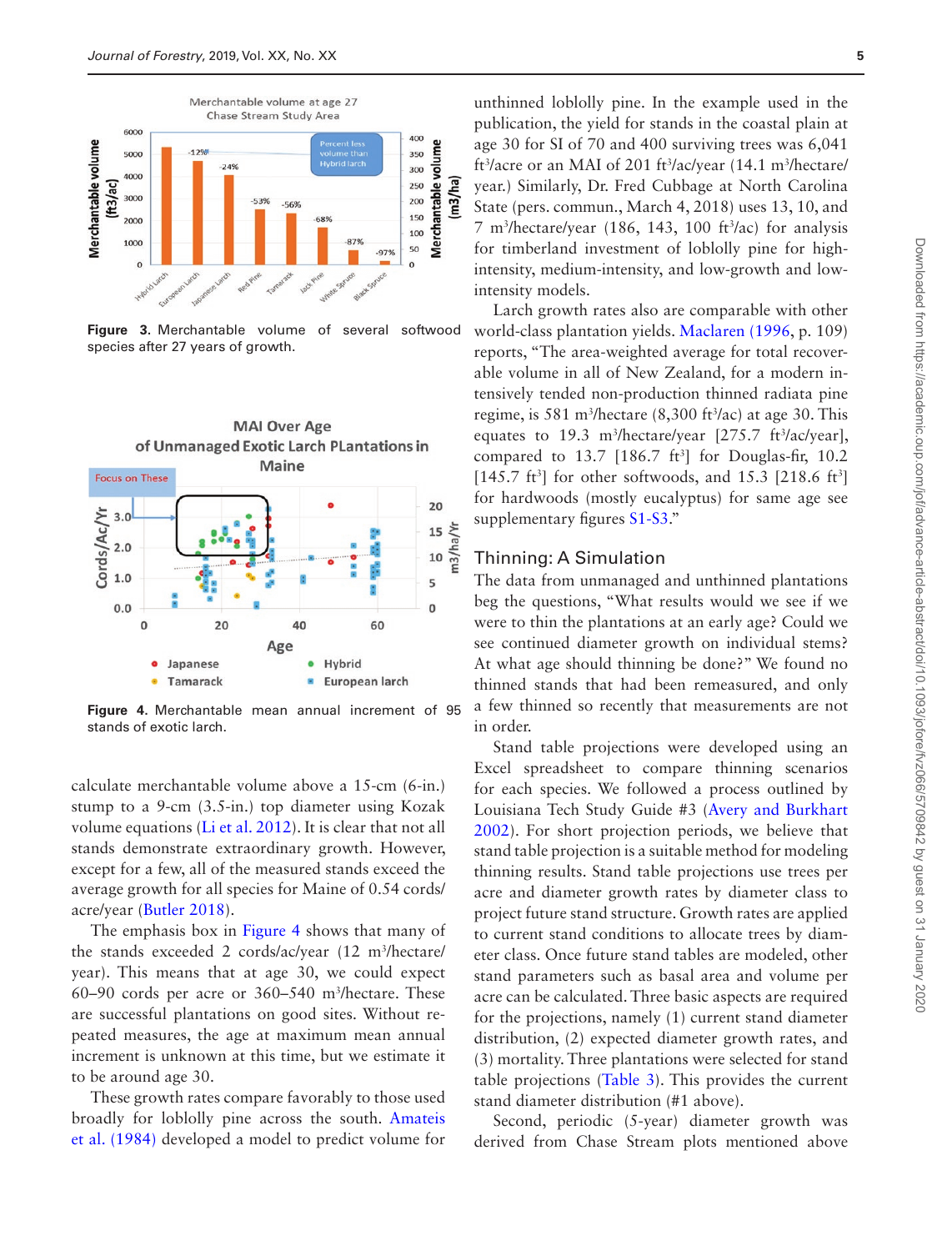| Species       | No. of plots<br>measured | Age range<br>(years) | OF or FS  | Reference                                                |
|---------------|--------------------------|----------------------|-----------|----------------------------------------------------------|
| EL            | 49                       | $8 - 50$             | OF        | Gilmore et al. (2003) (ME)                               |
| EL, JL        | 14                       | $24 - 54$            | OF        | Unpublished (legacy Scott in ME)                         |
| EL, JL, HL, T | 8                        | 27                   | FS        | Greenwood et al. (2015) and<br>Giffen et al. (2016) (ME) |
| EL, JL, HL, T |                          | 24                   | OF        | Maass and Laustsen (2015) (ME)                           |
| JL, HL, T     | 3                        | 15                   | <b>FS</b> | McConville (2003) (ME)                                   |
| HL            |                          | $14 - 15$            | <b>FS</b> | Maass and Simonds (2016) (ME & NH)                       |
| JL            |                          | 23                   | FS        | Unpublished (Seboeis, ME)                                |
| EL, HL        |                          | $18 - 24$            | <b>FS</b> | Maass $(2018a$ and b) (ME)                               |
| HL            |                          | 20                   | <b>FS</b> | Unpublished (Corinna, ME)                                |
| JL            |                          | 51                   | OF        | Irland et al. $(2016)$ (ME)                              |
| EL, JL, HL, T |                          | 27                   | OF        | Unpublished (Skowhegan, ME)                              |

**Table 2.** Source data for [Figure 3](#page-4-0) from across Maine and northern New Hampshire.

*Note:* EL, European larch; FS, forest soils; HL, hybrid larch; JL, Japanese larch; OF, old field; T, tamarack.

<span id="page-5-0"></span>**Table 3.** Indicative analysis of thinning potential: characteristics of three stands selected for stand table projections.

| Species  | Age | Basal area<br>(ft <sup>2</sup> /ac) | Trees per<br>acre | Height (ft) | Quadratic mean<br>diameter (in.) | Volume<br>$(ft^3/ac)$ | Reference                    |
|----------|-----|-------------------------------------|-------------------|-------------|----------------------------------|-----------------------|------------------------------|
| European | 16  | 112.7                               | 567               | 44.5        | 6.00                             | 2251                  | Gilmore $(2003)$ (plot S01)  |
| Japanese | 15  | 80.2                                | 512               | 35.8        | 5.35                             | 1253                  | McConville (2003)            |
| Hybrid   | 15  | 120                                 | 394               | 49.4        | 7.64                             | 2780                  | Maass and Simmonds<br>(2016) |

([Giffen et al. 2016\)](#page-13-9). Five-year growth was determined as the average of the difference between age 16 diameters and age 10 diameters adjusted to 5 years for each of the three species. Because there were no data for the larger-diameter classes, these were estimated (and shown in bold in [Table 4.](#page-6-0))

Third, limited mortality data were available from two Maine FIA data plots containing exotic larch as well as the Chase Stream plots over a 27-year period. Also, mortality curves were provided by Aaron Weiskittel (pers. commun., University of Maine, Orono, January 3, 2017). Data were adjusted to smooth curves and to increase mortality in smaller diameters as stands aged.

Using an Excel spreadsheet, a stand table was prepared for each of the three stands. Mortality was deducted. The upward movement of the trees into larger-diameter classes was calculated using a growthindex ratio (GIR), GIR = periodic diameter growth/ diameter class size. Because 1-in. diameter classes were used, the equation reduces to: GIR = periodic diameter growth.

For each diameter class, the number of trees was allocated to future diameter classes for moving 0 through

4 diameter classes. Then, the total number of trees for each of the future classes was added together to create the future stand table.

For example, European larch diameter at breast height (dbh) class 6 has a diameter growth estimated to be 1.68 in. (or a GIR of 1.68) for 5 years, and for dbh class 7, the diameter growth is 1.33 in. ([Table 4\)](#page-6-0). From the formula above, GIR is 1.68 for diameter class 6. This indicates that 32 percent (calculated 100 percent–68 percent) of the trees in diameter class 6 moved one diameter class (dbh class 7), and 68 percent of the trees moved two diameter classes (dbh class 8). Similarly, for the dbh class 7, the GIR is 1.33, meaning that 67 percent (calculated 100 percent–33 percent) of the trees move to dbh class 8, and 33 percent of the trees move to dbh class 9 in 5 years. The trees in the future class 8 (some from the earlier dbh class 6 and some from the earlier dbh class 7) are added together to create the number of trees in the future dbh class 8. This calculation was applied to other diameter classes.

These growth rates were then applied to the three stands starting at a stand age of 15 (or 16 in the case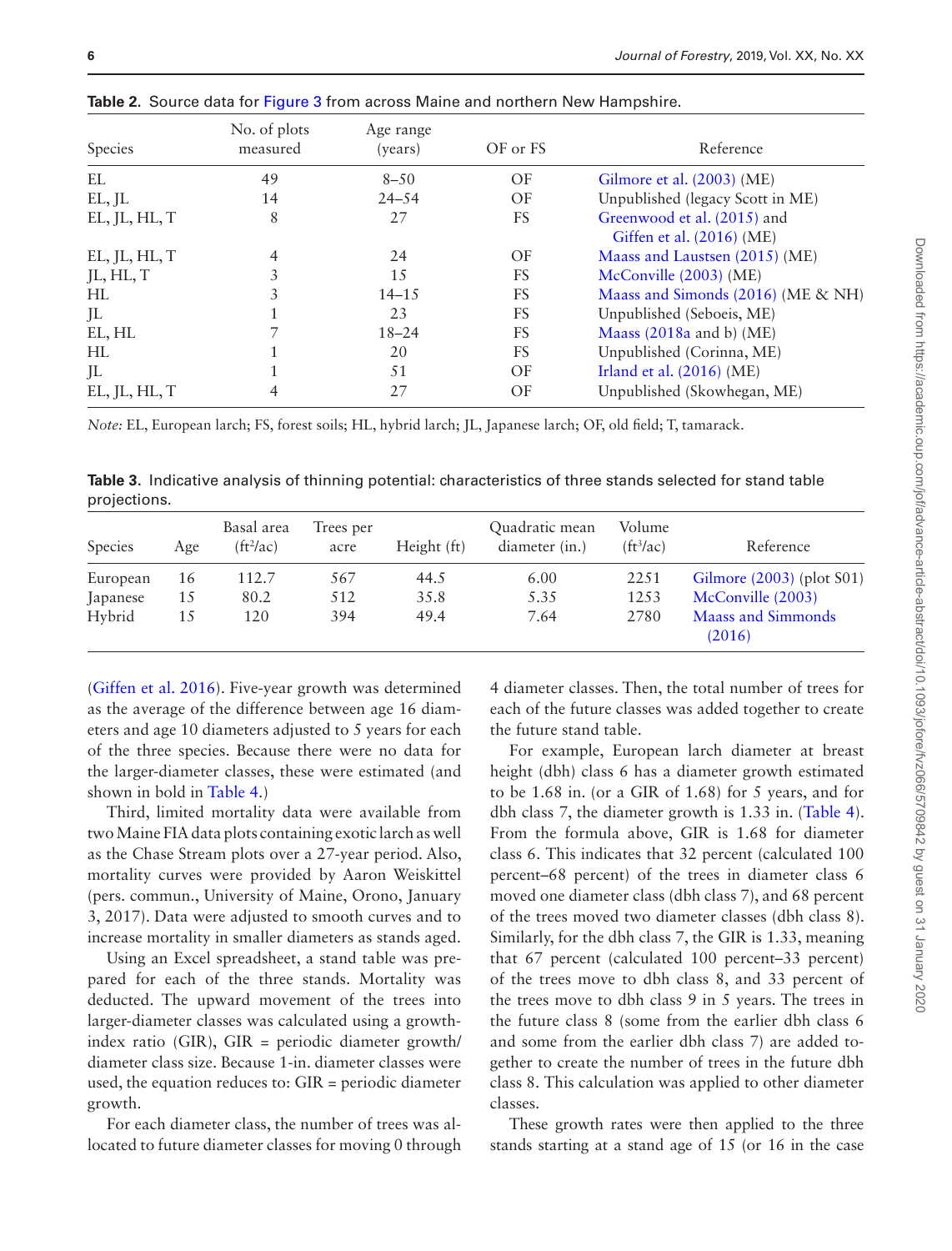<span id="page-6-0"></span>**Table 4.** Five-year individual tree diameter growth used in the stand table projections for thinning analyses.

| Diameter at breast<br>height class | European<br>larch | Japanese<br>larch     | Hybrid<br>larch |
|------------------------------------|-------------------|-----------------------|-----------------|
|                                    |                   | Diameter growth (in.) |                 |
| 1                                  | 3.11              | 2.78                  | 2.80            |
| 2                                  | 3.28              | 2.75                  | 3.33            |
| 3                                  | 2.30              | 2.21                  | 2.69            |
| $\overline{4}$                     | 1.65              | 2.02                  | 1.29            |
| 5                                  | 1.66              | 1.85                  | 1.47            |
| 6                                  | 1.68              | 1.26                  | 1.59            |
| 7                                  | 1.33              | 1.12                  | 1.43            |
| 8                                  | 1.23              | 1.29                  | 1.25            |
| 9                                  | 1.42              | 1.41                  | 1.47            |
| 10                                 | 1.46              | 2.14                  | 1.44            |
| 11                                 | 1.91              | 1.91                  | 1.91            |
| 12                                 | 2.25              | 2.15                  | 2.15            |
| 13                                 | 2.56              | 2.56                  | 2.56            |
| 14                                 | 3.06              | 3.06                  | 3.06            |
| 15                                 | 3.65              | 3.65                  | 3.65            |
| 16                                 | 3.65              | 3.65                  | 3.65            |
| 17                                 | 3.65              | 3.65                  | 3.65            |
| 18                                 | 3.65              | 3.65                  | 3.65            |

*Note:* Extrapolated data are shown in bold.

of Japanese larch) and projected for another 15 years. Height is required for volume calculations [\(Li et al.](#page-13-10)  [2012](#page-13-10)). Height growth was assumed to be 3.0 feet/year for hybrid larch, 2.85 feet/year for European larch, and 2.55 feet/year for Japanese larch based on average height growth for the Chase Stream plots from age 16 to 27.

Ken Laustsen (Maine Forest Service Biometrician, retired) developed a static Excel spreadsheet to calculate board foot volumes in International Scale ¼" kerf from the [Li et al. \(2012\)](#page-13-10) Excel macro. This model yielded board foot volume estimates of at least a 16-foot log to a 10-in. top diameter. The spreadsheet also calculated the number of cubic feet represented by the volume, so that the remaining topwood volume might be assigned as a pulpwood product.

Stand table projections were set on a European larch stocking guide developed by [Gilmore et al. \(2003\).](#page-13-12) It was assumed that three plantations were planted initially at an 8 foot by 8 foot spacing (680 trees per acre). The three stands were allowed to grow 1 year at a time until they reached the self-thinning line as established by [Gilmore et al. \(2003\).](#page-13-12) Then, sufficient volume was removed until they reached the lower line in the graph at 60 percent of the self-thinning line. The

**Stand Table Projections** Plotted on European Larch Stocking Guide after Gilmore and Briggs NJAF 20(1) 2003  $300$  $(ft2)$  $250$ area per acre  $200$ 150  $100$ **Basal** 50  $10<sup>2</sup>$ **Trees per acre** 60% of self-thin line Self-thin line

**Figure 5.** Stand table projections for European, Japanese and hybrid larch stands. After surpassing the self-thin lines, the points represent 5-year projections.

European Larch Thinned at Age 17

<span id="page-6-1"></span>-Hybrid Larch Thinned at Age 17

Japanese Larch Thinned at Age 18

stands were projected for 15 more years. The Japanese larch needed to grow for 3 years until it was above the self-thinning line, unlike the European and hybrid larch, which only needed 2 years ([Figure 5](#page-6-1)).

Given these assumptions, the hybrid larch yields significantly faster growth post-thinning than either the European or Japanese larch [\(Figure 6](#page-7-0)). Close examination of the stocking guide indicates that a second thinning of the hybrid larch might be possible at age 32 ([Figure 5\)](#page-6-1). Many measurements show that larches grow rapidly beyond age 30. Older unthinned plantations often contain suppressed individuals exhibiting diminished growth and poor form, as would be expected in any plantation.

#### **Not All Hybrids Are the Same**

The stand table projections use the von Lochow hybrid, which is commercially available ([Langer and Schneck](#page-13-15)  [1998\)](#page-13-15). In a progeny test from Unity Seed Orchard, individual tree volumes (calculated from [Li 2012](#page-13-10)) were compared to the von Lochow checks in a progeny test. Open-pollinated hybrids (19 sources, 571 trees in 30 reps) had 51 percent, and the full-sib hybrids (10 sources, 300 trees in 30 reps) had 124 more volume at age 20 than the von Lochow checks (two sources, 57 trees in 30 reps) (Maass and Nelson, in preparation) ([Figure 7\)](#page-7-1). Deliberate crosses can increase volume significantly and are likely to improve other characteristics as well (Luc Pacques, pers. commun., French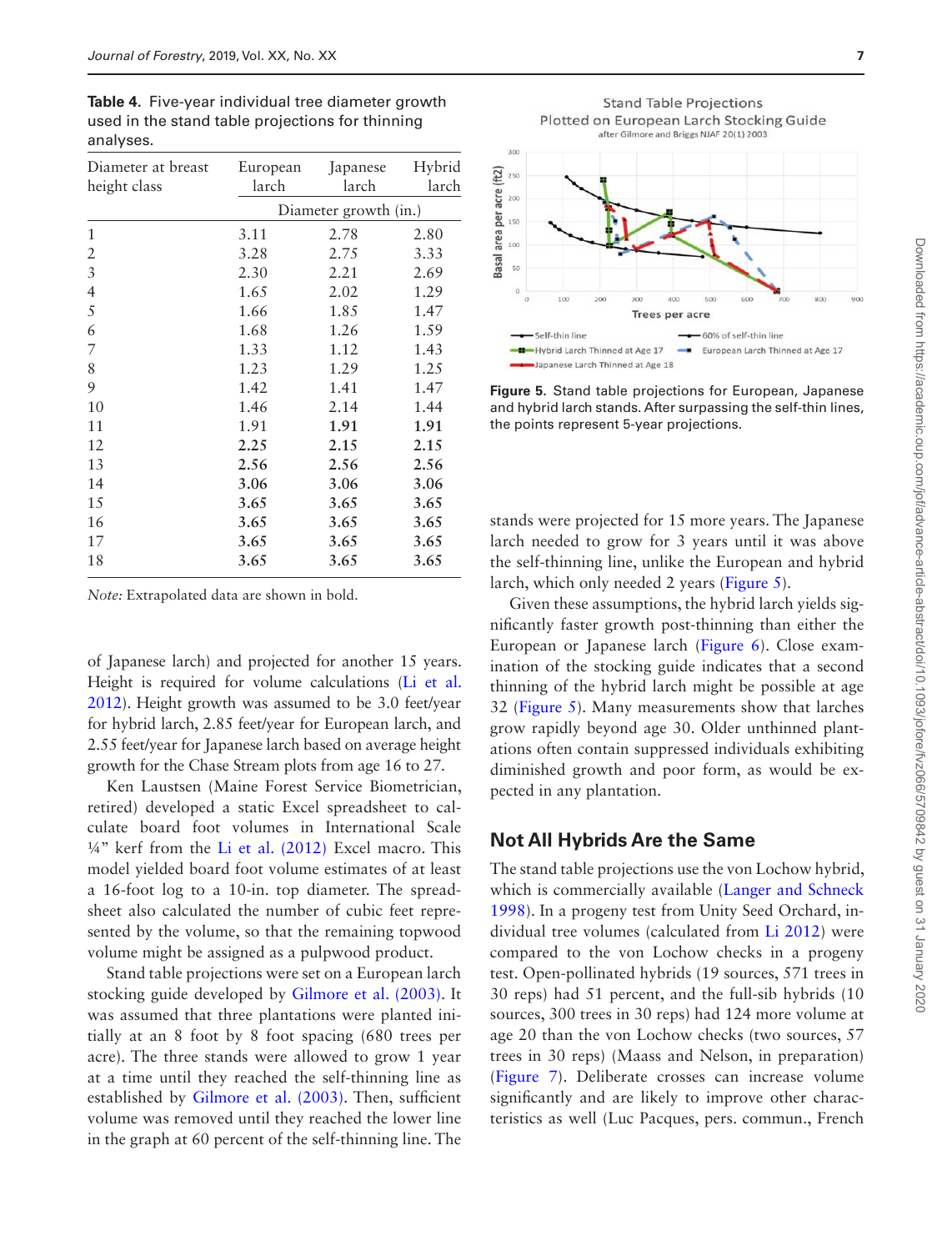

<span id="page-7-0"></span>**Figure 6.** Merchantable volume for stand table projections of hybrid, European and Japanese larch.



<span id="page-7-2"></span>**Figure 8.** Comparison of age 22 individual tree volume of different hybrid crosses (numbers of surviving trees used to calculate volumes are in parentheses adjacent to group).



<span id="page-7-1"></span>**Figure 7.** Volume at age 20 of three different hybrids. Openpollinated hybrids included 19 sources, 571 trees in 30 reps. Full-sib hybrids included 10 sources, 300 trees in 30 reps. Von Lochow check included two sources, 57 trees in 30 reps.

National Institute for Agricultural Research, Orléans, France, September 5, 2019).

Similarly, [Greenwood et al. \(2015\),](#page-13-13) and the methodology described in [Baltunis et al. \(1998\)](#page-13-16), compared intraspecific hybrids between European larch and Japanese combinations. After 22 years, Greenwood concluded that "Crosses between J[apanese] and E[uropean] parents outperformed either of their parents (heterobeltiosis), and the locally produced hybrids were 30 percent taller than the XLD-LL-89 hybrid check [von Lochow] lot that has been extensively planted in Maine and elsewhere with excellent results" ([Greenwood et al. 2015,](#page-13-13) p. 79). Calculating volume using an approximate individual tree volume of 1 / 3  $\times \pi \times$  (dbh / 2)<sup>2</sup>  $\times$  ht shows the large differences between hybrids. In [Figure 8](#page-7-2), the groupings are shown by male/female (i.e., European/Tamarack means European male and tamarack female). Although the combinations of European and tamarack showed

promise in terms of volume, these crosses were plagued with poor form and low seed set. The best hybrids were specific full crosses between Japanese and European species.

## **Economic Analysis**

Extraordinary growth demonstrated by exotic larch is one important factor in considering whether a species is suited for planting. Another important factor is economics. Many harvests of small volumes show that the wood is of high quality, and taper is much lower than in domestic conifers. Because larch, and especially exotic larch, is a small fraction of overall total timber volume in the northeast, to date it has only found use in niche markets, including bridge timbers, decking, and interior products (Irland and [Maass](#page-14-7)  [2016\)](#page-14-7). Therefore, markets are largely underdeveloped, and the exotic larch is frequently used as a substitute for other species.

Three scenarios were developed to compare economic results of the three stand projections described above. The first and most conservative scenario assumes that land for the project is purchased at the beginning of the rotation and sold at termination of the project at US\$290 per acre (no inflation). In this scenario, we use statewide prices for hemlock listed in the 2015 Maine Forest Service (MFS) Stumpage Price Report as a proxy for larch prices, as larch is commonly used as a substitute for hemlock. The second scenario is similar and also assumes the 2015 MFS prices, but does not include the land purchase and sale.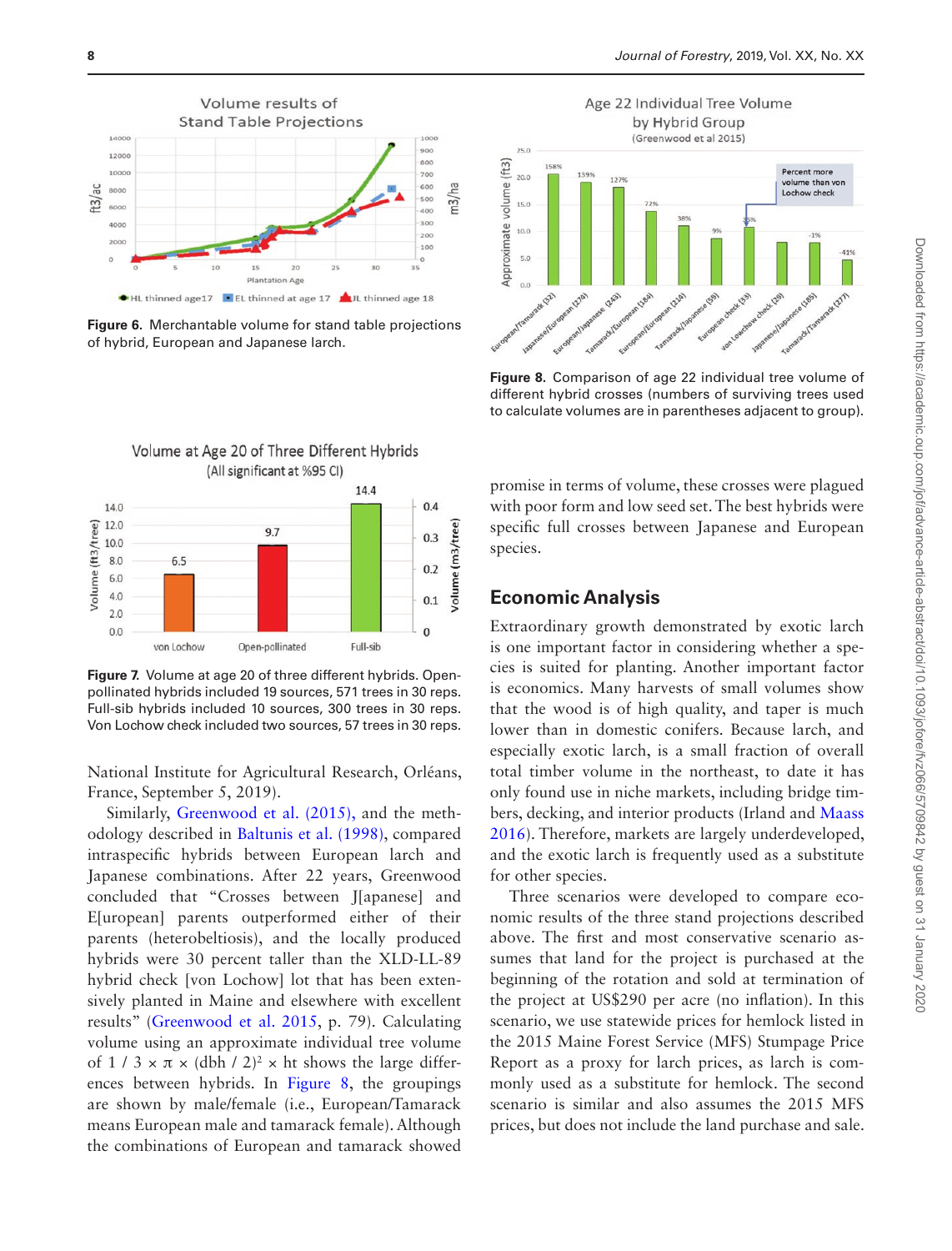The third scenario also assumes that no land is purchased or sold, but that prices instead follow those calculated by [Anderson et al. \(2018\).](#page-12-4) [Anderson et al.](#page-12-4)  [\(2018\)](#page-12-4) used *k*-nearest neighbors to map physical properties of larch to those of other species widely sold in the market following process described by [Altman](#page-12-5)  [\(1992\).](#page-12-5) Using this mapping process, larch prices are estimated as an average of the prices of commercial species with comparable physical properties (Appendix 2). This novel approach is supported by UNB study [\(Peters](#page-14-10)  [1994\)](#page-14-10), indicating that European larch had properties comparable to spruce and balsam fir and superior specific gravity despite faster growth rates.

Stumpage prices for the three scenarios are summarized in [Table 5.](#page-8-0) Finally, we assume that larch is established and managed in 5,000 acre plantations (1/3 hybrid larch, 1/3 European larch, and 1/3 Japanese larch). Present values across scenarios are summarized in [Table 6](#page-8-1) (See other assumptions for the scenarios in [Appendix 1\)](#page-12-6). Growth rates are those projected under the thinning scenarios above.

Even at current low stumpage prices, all three of these scenarios provide a suitable return on investment ([Figure 9](#page-9-0) and [Table 6\)](#page-8-1). Owners that would include the cost of land purchase in calculating their returns would follow scenario 1. This analysis demonstrates that the internal rate of returns would be 4.7 percent. For owners who would forgo the land value in their calculations, we

would expect their return to be 6.8 percent. If prices increase as anticipated, returns are 8.9 percent. By comparison, it is our understanding that current Timberland Investment Management Organizations discount rates are around 6 percent, although they have been highly volatile over the last few years.

#### **Discussion**

Numerous measurements, cited in our references, show that larch stands outgrow native conifers on similar soils. How do these species grow so rapidly? Larch grows rapidly because of "free growth," in that growth occurs in both preformed buds and internodal growth. Larch trees form both long and short shoots. Long shoots continue to form new leaves and internodes after the preformed leaves and internodes have elongated. Short shoots on the other hand are always lateral, only producing preformed leaves, where some of these short shoots may form male or female strobili. Free growth occurs later into the growing season than shoots that only elongate leaves and internodes preformed the previous year (fixed growth). [Baltunis and Greenwood \(1999\)](#page-13-17) demonstrated that the faster-growing families in the Johnson Mountain (Maine) test tended to elongate later in the growing season. Furthermore, diameter growth extends from May to October ([Moser et al.](#page-14-11) 

| Species and product       | Current prices (hemlock sawlogs)<br>and pulpwood) | Imputed prices based on<br>Anderson et al. (2018) and App. 2. |  |
|---------------------------|---------------------------------------------------|---------------------------------------------------------------|--|
| European larch (US\$/mbf) | 73                                                | 151.80                                                        |  |
| Japanese larch (US\$/mbf) | 73                                                | 163.60                                                        |  |
| Hybrid larch (US\$/mbf)   | 73                                                | 1.54.60                                                       |  |
| Pulpwood (US\$/ton)       | 6                                                 | 2.94 (biomass)                                                |  |

<span id="page-8-0"></span>**Table 5.** Stumpage prices used for three economic scenarios.

<span id="page-8-1"></span>**Table 6.** Results of economic analysis for 5,000 acres larch plantation (one third hybrid, one third European, and one third Japanese larch) calculated on a per-acre basis.

| Discount rate            | Imputed prices | Current prices | Current prices<br>+ land purchase |
|--------------------------|----------------|----------------|-----------------------------------|
| 4 percent                | US\$1,120      | US\$378        | US\$162                           |
| 6 percent                | US\$409        | <b>US\$44</b>  | US\$(200)                         |
| 8 percent                | US\$79         | $US\$(103)$    | $US\$(357)$                       |
| 10 percent               | $US\$(69)$     | $US\$(161)$    | $US\$(417)$                       |
| Internal rate of returns | 8.9 percent    | 6.4 percent    | 4.7 percent                       |

*Note:* Discount rates range from 4 percent to 10 percent for three price scenarios. Internal rate of returns for each price scenario is shown in the last row (Numbers in parentheses are negative).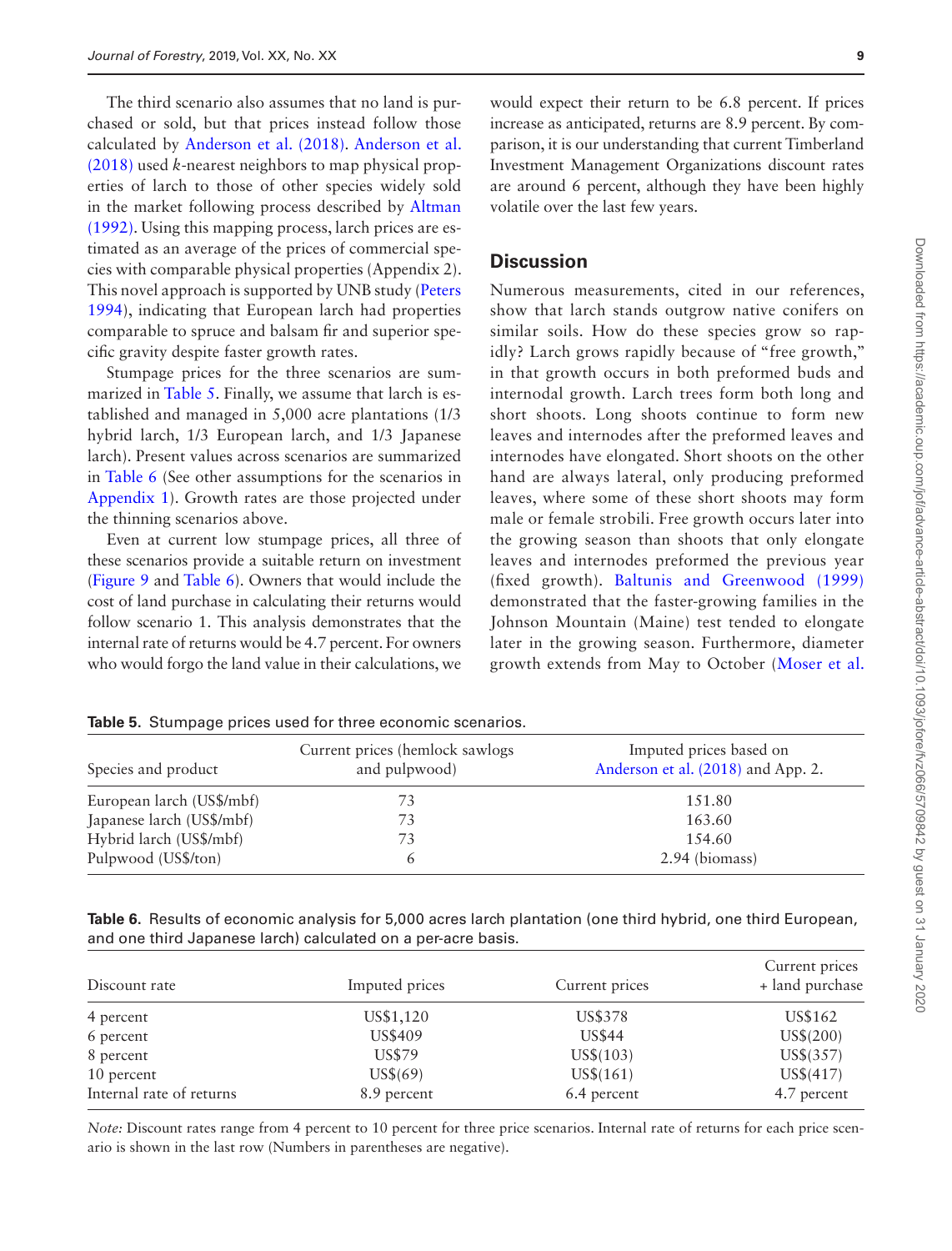**Comparison of Three Ownership Scenarios with Three Price Scenarios** 



**Figure 9.** Comparison of net present value and discount rate for three ownership scenarios with three pricing scenarios for 5,000 acres of larch plantation (one third hybrid, one third European, and one third Japanese larch) calculated on a per-acre basis.

[2010](#page-14-11)). Other conifers may show a different seasonality. For example, white spruce ceases diameter growth in August ([Frank 1973\)](#page-13-18).

Any of these larch species, especially the hybrids, offer fast growth and development of high-quality sawlog size material at ages earlier than native species. To be clear, the best growth for these species occurs on deep, well-drained soils. Good sites would be similar to Site Classes 1 and 2 and possibly 3 as described by [Briggs \(1994\)](#page-13-19). We would expect species planted on shallower soils, poorly drained, or excessively drained soils to have diminished growth rates and lower returns. [Gilmore et al. \(1993\)](#page-13-20) developed site index curves for European larch. He further determined site index at age 20 could be determined by knowing solum thickness, B horizon clay content, and B horizon exchangeable K ([Gilmore et al. 1994\)](#page-13-21).

Further, these species are shade-intolerant. Plantations need to have competing vegetation under control for the first few years before and after establishment. Secondary competition control measures may be needed (see [Gilmore and David 2002,](#page-13-22) recommendations for management).

Exotic larches might be considered for timberland rehabilitation where high grading has been practiced. Degraded stands on suitable soils might be replaced with exotic larch plantations. These plantations offer a faster return on the investment through early thinnings and shorter rotations than native species. As the exotic larch plantations are thinned, their light shade nurses other long-term shade-tolerant commercial species.

The growth rates documented here invite the suggestion that larches might be well suited to carbon sequestration, especially since the wood is likely to find

<span id="page-9-0"></span>its way into long-lived uses after harvest. We intend to pursue this in more depth ourselves and invite others to do so.

In the literature, supplemented by our field observations, virtually all of the older trials examined missed opportunities for improved quality and volume growth rates because of a failure to follow through with management. Perhaps this is an inevitable lesson learned with any fast-growing plantation species. Discouragingly, many examples occurred within Research Forests, where one ought to expect systematic re-measurement instead of mere abandonment of trials established at some effort and cost. We believe that a selection of stands across the region would support careful thinning trials. These would give future managers insight into likely rotation lengths based on culmination of MAI, as well as timing, density guides, and likely responses to thinning.

Although most major landowners in northern United States rely on natural regeneration to re-establish their forests, clearcutting, weed control, and planting are still being practiced. At least one major landowner in Maine is currently planting improved white spruce seedlings. Planting white spruce that can yield a first thinning at age 25 or so produces promising yields that potentially can be competitive with larches (Greg Adams, pers. commun., J.D. Irving, January 21, 2019).

Also, we believe that major gains could be made by reviewing the existing literature on larches in Japan, China, and Korea (and possibly Russia). It is our understanding that there are significant larch plantings in northeast China. The literature is surely large. This should be undertaken with the aid of persons qualified in those languages. Although larches are abundant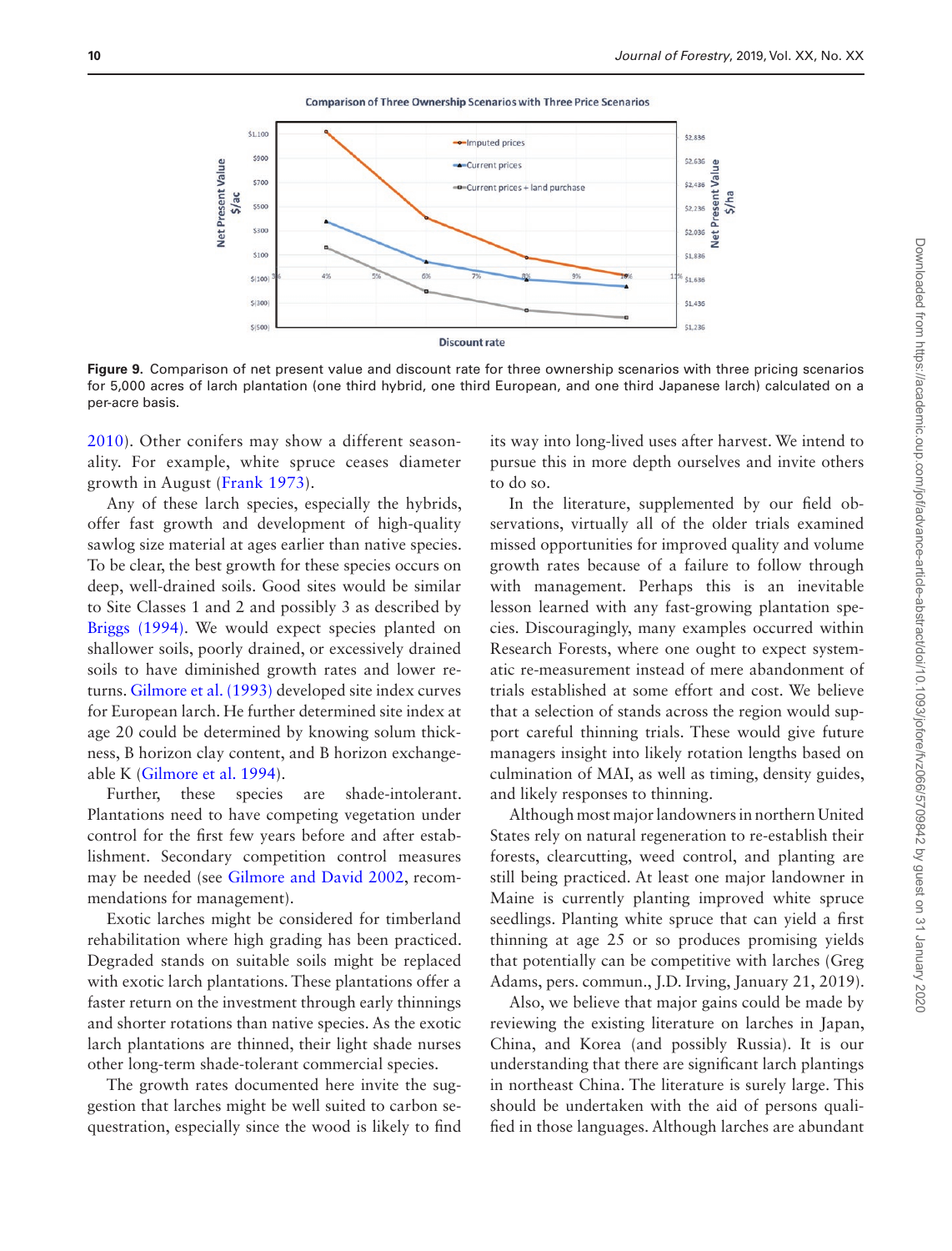$154.60$ 51.80

[63.60] 78.60

<span id="page-10-0"></span>**Table 7** .

Data set for calculation of imputed prices.

Average (US\$) Larch species Contributing Maine Merchantable Species Group Prices (2015) Average (US\$) European larch 205 (from spruce/fir) 71 (from red pine) 73 (from hemlock) 205 (from spruce/fir) 205 (from spruce/fir) 151.80 Japanese larch 118 (from cedar) 205 (from spruce/fir) 73 (from hemlock) 172 (from white pine) 205 (from spruce/fir) 154.60 Hybrid larch 118 (from cedar) 118 (from cedar) 205 (from spruce/fir) 172 (from white pine) 205 (from spruce/fir) 163.60 Tamarack 205 (from spruce/fir) 205 (from spruce/fir) 73 (from hemlock) 205 (from spruce/fir) 205 (from spruce–fir) 178.60 group (US\$) 1st closest group (US\$) 2nd closest group (US\$) 3rd closest group (US\$) 4th closest group (US\$) 5th closest group (US\$) 205 (from spruce-fir) 205 (from spruce/fir) 205 (from spruce/fir) 205 (from spruce/fir) 5th closest 4th closest group (US\$) 172 (from white pine) 172 (from white pine) 205 (from spruce/fir) 205 (from spruce/fir) *Note:* After table 2 in [Anderson et al. \(2018\)](#page-12-4). LVES #9. See [Altman \(1992\)](#page-12-5) regarding calculations of *k*-neighbor analysis. Note: After table 2 in Anderson et al. (2018). LVES #9. See Altman (1992) regarding calculations of k-neighbor analysis Contributing Maine Merchantable Species Group Prices (2015) 3rd closest group (US\$) 205 (from spruce/fir) 73 (from hemlock) 73 (from hemlock) 73 (from hemlock) 2nd closest group (US\$) 205 (from spruce/fir) 205 (from spruce/fir) 71 (from red pine) 118 (from cedar) 1st closest group (US\$) 205 (from spruce/fir) 205 (from spruce/fir) 118 (from cedar) 118 (from cedar) European larch apanese larch Larch species Hybrid larch **Tamarack** 

in Russia, we have not explored to what extent they may be in use there as plantations or whether climatic conditions differ from our region so as to render their results inapplicable. In addition to plantation yields, an effort to scan overseas literature for details on sawing, drying, and product use of larch would be worthwhile.

Clearly significant potential exists for exotic larch. Why, then, has exotic larch not been more widely adopted? We have heard contentions that exotics are not compatible with certification schemes and have no known markets, as well as concerns about introducing exotic species.

We have reviewed the certification standards for both Sustainable Forestry Initiative and Forest Stewardship Council. Neither of these standards prohibit the use of exotic species. A specific scenario in these schemes is for fast-growing exotics to replace native forests to reduce the harvests on other endangered habitats.

Although it is true that there are no widespread ro bust markets for exotic larch, it does not mean there are none. Local mills have used exotic larch wood for decking, bridge timbers, siding, barn boards, cladding, fences, foot bridges, and flooring. We have been told that it holds up better than hemlock. These exotic larch species lack a grade stamp. However, larch lumber can be used for structural purposes without association grade stamps in local areas depending on local building codes and regulations (Matt Pomeroy, pers. commun., NELMA August 6, 2019).

Given the overall size of the resource in the United States, perhaps 100,000 acres (40,500 hectares)—we are aware of at least 59,000 acres (24,000 hectares) spread across New England, New York, Pennsylvania, and the Lake States, it would be difficult to assemble all the volume to use it efficiently. However, if we as sume that this acreage averages 320 board feet/ac/ year (2 m 3 /hectare/year) (average growth of sawlogs in Maine [\[Butler 2018\]](#page-13-11)) of growth, that is still 32 million board feet  $(81,000 \text{ m}^3)$  of good-quality lumber that is being underused. Given the size of the resource, and the scattered locations, we can only expect niche or local market uses for these species. In the short term, we can look to Europe for ideas of potential products.

There are broad and sincere concerns about widespread planting of non-native trees. However, there are extensive examples, such as radiata pine in Chile and New Zealand, and eucalyptus in South America, Europe, South Africa, and elsewhere. Some of these plantations have been Forest Stewardship Councilcertified. This paper has not considered the environmental effects of widespread planting of larch. At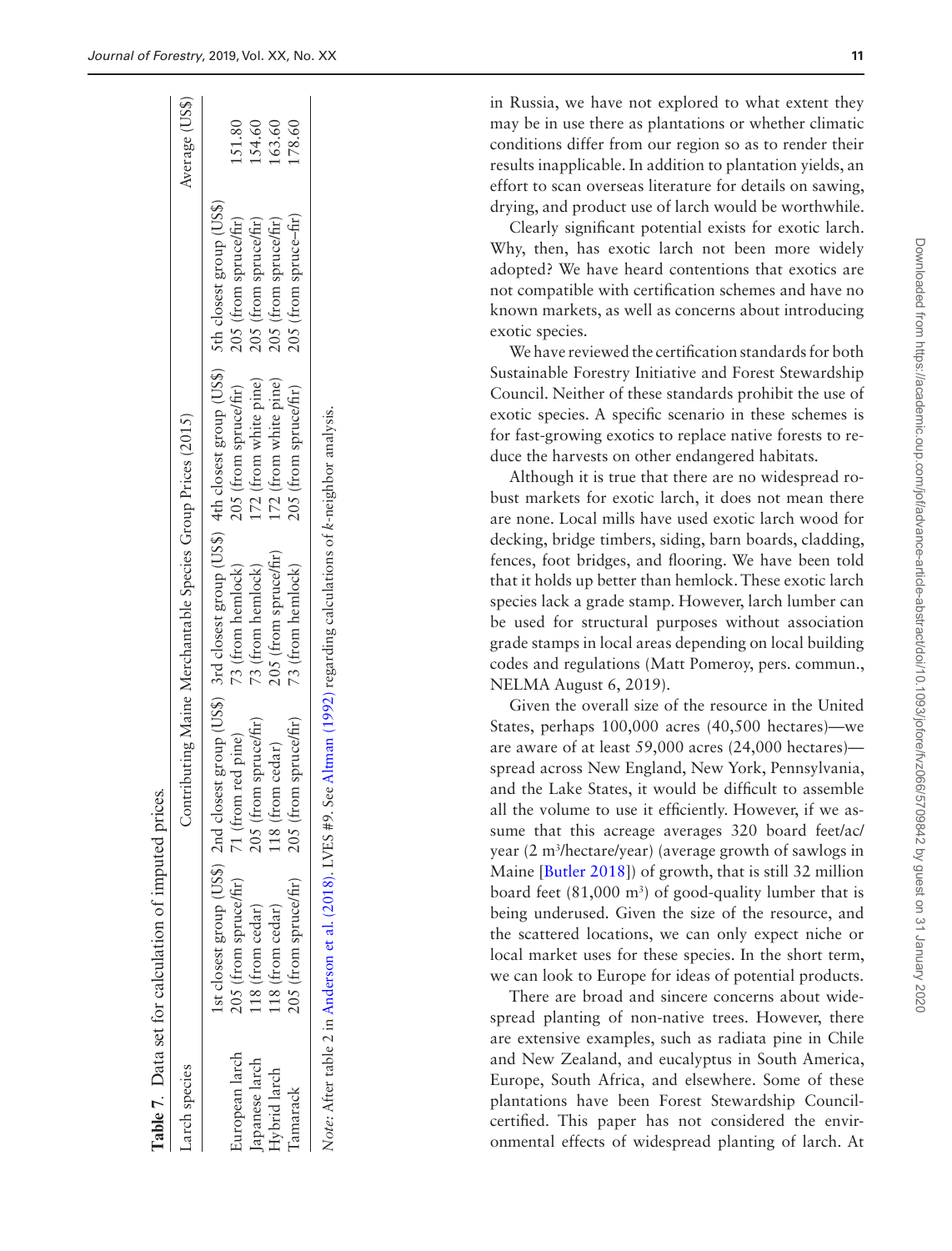present, the outlook for planted area in the north is that it will remain at moderate levels and occur largely in small and scattered patches.

Biodiversity is one of the concerns about both native and non-native plantations. A recent study in Quebec found "that fast-growing hybrid [poplar and larch] plantations do not present lower taxonomic and functional alpha-biodiversity indices, but may harbor more diverse communities, in part through the introduction of plant species that are associated with open habitats" ([Royer-Tardif et al. 2017\)](#page-14-12). Further research in this area needs to be done.

All planted species are susceptible to insect, disease, and animal predators, and exotic larch is no exception. [Cook \(1969\),](#page-13-23) [Robbins \(1985\)](#page-14-13), and [Gilmore and David](#page-13-22)  [\(2002\)](#page-13-22) review the risks of planting non-native larches to the plantation itself. A search of global scientific literature in English located very little recent North American research on larch pests. Although insect and disease surveys regularly note damage to native tamarack, because of the limited commercial importance of any of these larch species, little active research has been done. A perusal of 2016, 2017, and 2018 Maine Forest Service Insect and Disease Conditions reports found occasional mention of pests on Larix.

Larch sawfly (*Pristiphora erichsonii* [Hartig]) is recognized as a serious pest, but it occurs only periodically and has not reached outbreak conditions in the northeast during the years since significant forest plantations of exotic and hybrid larches were established. In Minnesota, however, stands of European larch in the Sand Dunes State Forest have been attacked by the sawfly, but survived in good health (Mike Peltier, MN DNR, pers. commun. September 20, 2019). [Humphreys \(1985\)](#page-13-24) observed sawfly defoliation in a University of British Columbia research stand. Although western larch was heavily defoliated, defoliation on the exotics was light.

Whether plantations in the northeast might be vulnerable is thus unknown. A widespread and lethal outbreak of eastern larch beetle (*Dendroctonus simplex* LeConte) on tamarack is under way in Minnesota and elsewhere ([Seybold et al. 2002\)](#page-14-14). There are no observations known to us as to whether this pest affects hybrids or exotics (Brian Schwingle, Minnesota DNR, pers. commun. September 20, 2019, ([https://www.dnr.](https://www.dnr.state.mn.us/treecare/forest_health/elb/index.html) [state.mn.us/treecare/forest\\_health/elb/index.html](https://www.dnr.state.mn.us/treecare/forest_health/elb/index.html)). The larch beetle has been observed in Maine, but no instances of damage are known. European larch canker, (*Lachnellula willkommii* [Hartig] Dennis) was first noticed in eastern Maine in 1981. It was later detected in European larch ornamental trees on a golf course

in midcoast Maine ([Ostrovsky, 2008](#page-14-15)). Infected trees were felled and slash-burned; logs were sawn for onsite use. In that instance, the canker did not affect nearby native tamaracks. In coastal eastern Maine, however, the disease has been found on tamarack. A European larch canker quarantine zone was ordered in 1984 along the mid- and eastern Maine coast ([Houston and](#page-13-25)  [Ostrovsky 2017\)](#page-13-25). Inquiries concerning this quarantine have been few, because of the small area involved and limited commercial use of tamarack in the zone. The order is to be reviewed in 2020 (Michael Parisio, MFS Entomology Division, pers. commun., September 18, 2019).

Whether exotic larches might host damaging pests needs more attention and study. From what is now known, they are not more vulnerable to damaging agents than native conifer species being widely planted in the region now. Whether the European or Japanese larches would share the same insect and disease agents with their hybrids, or even encounter new ones, is not known. Nor have all the possibilities been studied for shared vulnerabilities with native tamarack.

Existing planted larch stands are small in area and widely dispersed so that transmission of insect or disease pests from one location to another is unlikely. Many are of merchantable age—salvage of these small patches would not be burdensome. In some places, as in New York, the larches are in mixtures with other species, which would be expected to reduce their vulnerability and susceptibility to pests. In Maine, anecdotes are heard of hybrid larches suffering ice damage or injury by porcupines, but the authors have observed only one ice-damaged plantation in many visits to these stands during this research.

Finally, we observed repeatedly in the field that these larches will reproduce naturally outside plantations, at fairly young ages, where suitable unshaded mineral soils are present nearby. This phenomenon has been reported for European larch in the literature (Cook 1939, [Nyland](#page-14-0)  [1965](#page-14-0)). We observed several instances where larch volunteers were outgrowing native conifers in an adjacent plantation where larch had previously been harvested. We have also observed volunteer seedlings on exposed mineral soils adjacent to roads. This trait does not necessarily qualify the larches as invasive, but it is clear in any case that exotics are naturally under suspicion from the start. However, despite the large number of trials across a huge swath of the United States and Canada, little has been reported on this issue.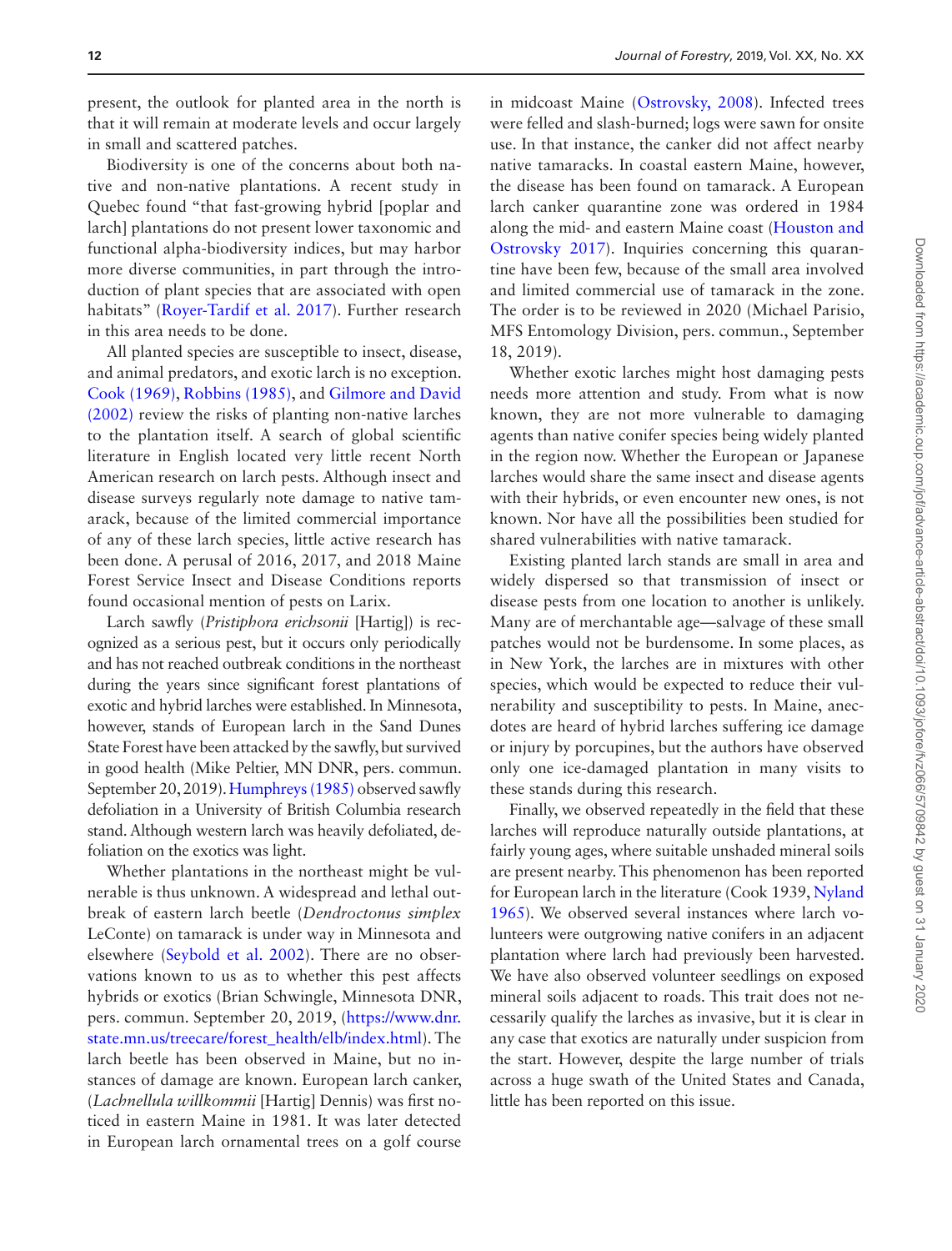## **Conclusions**

Exotic larch has significant growth potential across the northeastern United States. Field studies in Maine are similar to others in the Lake States and eastern Canada, showing that growth can exceed 12 m<sup>3</sup>/hectare/year (2 cords/acre/year or 170 ft3 /ac/year). Commercial thinning is possible as early as age 15. The hybrid of Japanese and European larch (*Larix* × *marschlinsii*) can add significant growth potential. Further genetics work is likely to improve growth rates and other desirable characteristics. Many individual examples show that log quality is excellent. Economics of plantation grown exotic larch are positive even at today's low stumpage prices. Stumpage prices could increase if these species are actively marketed for their desirable physical characteristics. Obviously, not all trials have been successful, and ready markets are not currently available in many areas. Furthermore, environmental impacts of large-scale plantations are uncertain and need more research. However, evidence summarized in this paper demonstrates that exotic larch deserves further consideration and could have significant benefits to landowners.

## **Acknowledgments**

We acknowledge support provided by the Society of American Foresters Science Fund and a matching grant from the USFS to cover expenses for reaching remote stands. We also acknowledge our colleague Carl Haag of Winslow, ME for establishing many of the trials and conducting the initial analysis. Further, Aaron Weiskittel, Professor of Forest Biometrics and Modeling, Irving Chair of Forest Ecosystem Management, University of Maine, Orono, provided help and advice on measurements and volumes equations.

# <span id="page-12-0"></span>**Endnote**

1. Mr. Oscar Silen of Georgia Pacific Co., now deceased; former colleagues consulted are unable to report locations of any surviving trials.

### <span id="page-12-6"></span>**Appendix 1**

Assumptions for economic calculations are as follows:

- 5,000 acres of exotic larch
- Site preparation 2 years prior to planting is US\$77 per acre
- Planted at 450 trees per acre
- Release treatment at 6 years after planting at US\$200 per acre
- Management cost is US\$5,000 per year (US\$1 per acre per year)
- Annual property taxes at US\$2.50 per acre
- Harvest supervision at 12 percent of stumpage value
- Separate planting costs for European, Japanese and hybrid larch
- a third of the area for each species
- seed cost: US\$3,000 per pound for hybrid, US\$309 per pound for European, and US\$106 per pound for Japanese
- seeds per pound: hybrid: 100,550; European: 77,100; Japanese: 124,000
- percentage viability: hybrid: 30 percent; European: 50 percent; Japanese: 50 percent
- seed cost per viable seed: hybrid: US\$0.099; European: US\$0.008; Japanese: US\$0.002
- seedling cost: hybrid: US\$1.00; European: \$0.20; Japanese: US\$0.20
- planting cost: all species US\$0.20 per tree
- planting cost at 450 seedlings per acre: hybrid: \$540; European: US\$180; Japanese: US\$180
- total planting cost: hybrid US\$899,999; European: US\$300,000; Japanese: US\$300,000

## **Appendix 2**

Calculation of imputed sawlog prices based on *k*-neighbor of each larch species. For each larch variety, the five top matching species are assigned to the respective commercial species group, and the corresponding price is assigned to that larch variety. For example, European larch is most similar to black spruce, red pine, eastern hemlock, red spruce, and white spruce. See [Table 7.](#page-10-0)

# **Supplementary Materials**

Supplementary data are available at *Journal of Forestry* online.

# **Literature Cited**

- <span id="page-12-5"></span>Altman, N.S. 1992. An introduction to kernel and nearestneighbor nonparametric regression. *Am. Stat.* 46(3):175–185.
- <span id="page-12-2"></span>Amateis, R.L., H.E. Burkhart, R.K. Bruce, and P.T. Sprinz. 1984. *Yields and size class distributions for loblolly pine plantations on cutover site-prepared lands*. Publication FWS-2–84. School of Forestry and Wildlife Resources. Virginia Polytechnic and State University, Blacksburg, VA. 77 p.
- <span id="page-12-4"></span>Anderson, J.L., D. Maass, and L.C. Irland. 2018. *Forecasting stand value of native, exotic and hybrid larch in Maine stumpage market*. Larch Virtual Experiment Station. Unpublished report. LVES Research Note #9. 17 p. Available online at [https://larchresearch.com/](https://larchresearch.com/﻿)
- <span id="page-12-3"></span>Avery, T.E., and H.E. Burkhart. 2002. *Forest Measurements*. McGraw-Hill, Boston, MA.
- <span id="page-12-1"></span>Balci, Y., and J.C. Bienapfl. 2013. Phytophthora in US Forests. P. 135–145 Chapter 15 in *Phyphthora: A global perspective*, K. Lamour (ed.). Available online at [https://www.researchgate.net/publication/255948772\\_](https://www.researchgate.net/publication/255948772_Phytophthora_in_US_Forests﻿)  [Phytophthora\\_in\\_US\\_Forests.](https://www.researchgate.net/publication/255948772_Phytophthora_in_US_Forests﻿)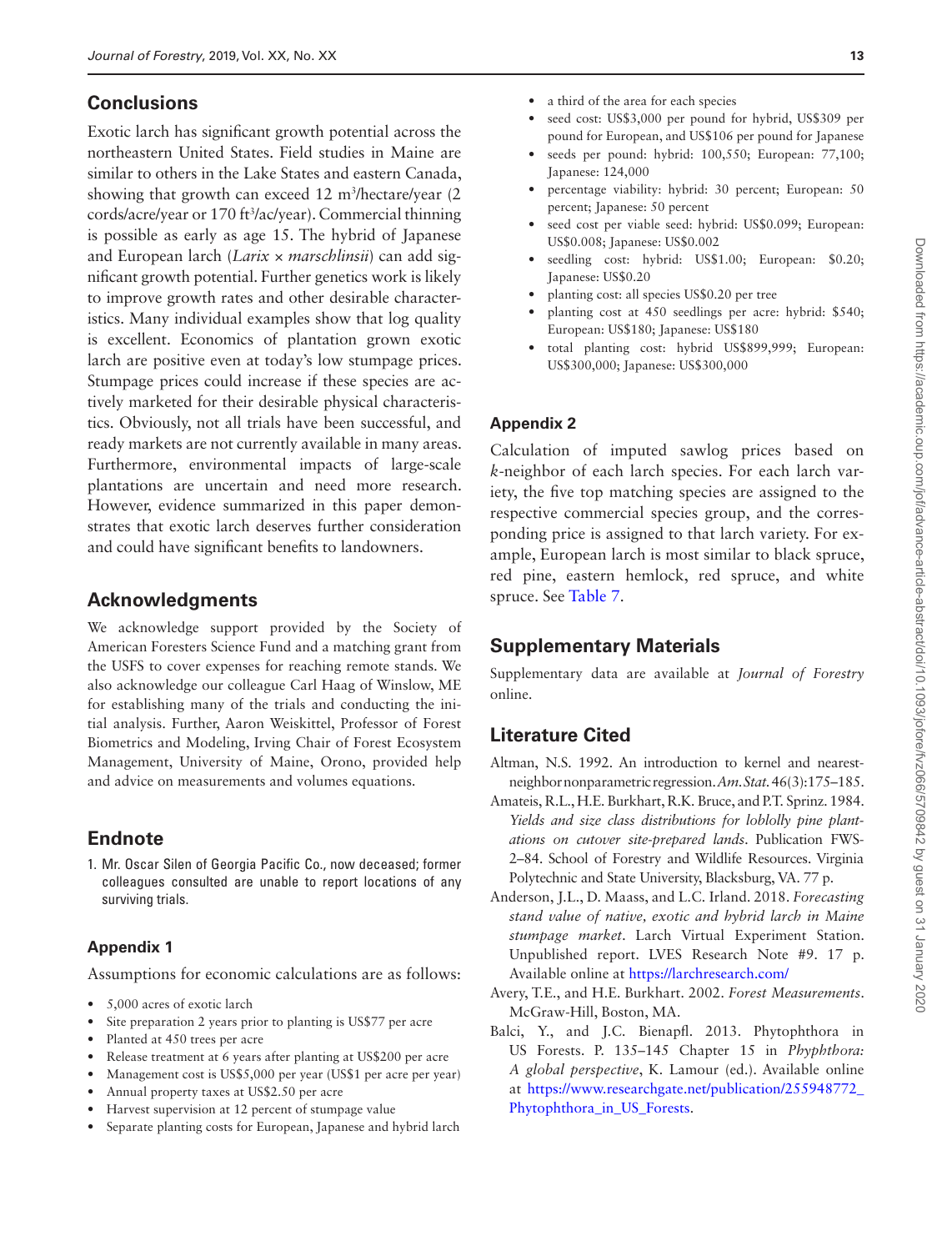- <span id="page-13-17"></span>Baltunis, B.S., and M.S. Greenwood. 1999. Variation in lateral shoot elongation patterns and hybrid vigor in full-sib families and interspecific hybrids of larch. *Tree Physiol.* 19:131–136.
- <span id="page-13-16"></span>Baltunis, B.S., M.S. Greenwood, and T. Eysteinsson. 1998. Hybrid vigor in *Larix*: Growth of intra- and interspecific hybrids of *Larix decidua*, *L. laricina*, and *L. kaempferi* after 5 years. *Silvae Genet.* 47:288–293.
- <span id="page-13-5"></span>Bailey, R.E., and P.O. Neily. 1986. Growth and yield of exotic larch species. P. 127–135 in *Proceedings 1986 Larch Workshop*. New Brunswick Forest Research Advisory Committee, Fredericton. 170 p.
- <span id="page-13-2"></span>Bergstedt, A., and C. Lyck (eds.). 2007. *Larch wood—A literature review*. Forest & Landscape Working Papers no. 23–2007. Forest & Landscape Denmark, University of Copenhagen. 108 p.
- <span id="page-13-19"></span>Briggs, R. 1994. *Site classification field guide*. CFRU Technical Note 6. Maine Agricultural and Forest Experiment Station. Misc. Pub. 724, Orono, ME. 15 p.
- <span id="page-13-11"></span>Butler, B.J. 2018. *Forests of Maine, 2017*. Resource Update FS-160. USDA Forest Service, Northern Research Station, Newtown Square, PA. 3 p. Available online at [https://doi.](https://doi.org/10.2737/FS-RU-160) [org/10.2737/FS-RU-160](https://doi.org/10.2737/FS-RU-160).
- <span id="page-13-0"></span>Carter, K.K., D. Canavara, and P. Caron. 1981. *Early growth of exotic larches at three locations in Maine*. Coop. For. Res. Unit. Research No 8. MAES Misc. Report 241. University of Maine, Orono. 7 pp.
- Cook, D. 1935. European larch reproduces in eastern New York. *J. For.* 37:891–893.
- <span id="page-13-23"></span>Cook, D. 1969. *Planted larch in New York*. Self-published. 115 p.
- <span id="page-13-3"></span>Eko, P.M., M. Larsson-Stern, and A. Albrektson. 2004. Growth and yield of hybrid larch (*Larix x eurolepis* A. Henry) in southern Sweden. *Scand. J. For. Res.* 19:320–328.
- <span id="page-13-18"></span>Frank, R.M. 1973. *The course of growth response in released white spruce—10 year results*. *USDA For. Res.* Northeast Forest Experiment Station, Radnor, PA, Paper 258. 7 p.
- <span id="page-13-4"></span>Geburek, T., and S. Schuler. 2011. Hybridlarche—eine "baumart" mit potential [hybrid larch—a tree with potential] in *Bundesforshungs-und Ausbildungszentrum fur Wald (BFW) Wein*, Peter Mayer, L., and T. Geburek (eds.). Austria. Number 25. Bundesforschungs- und Ausbildungszentrum fur Wald, Naturgefahren und Landschaft, Wien, Osterreich, 24 p.
- <span id="page-13-8"></span>Gerlach, J.P. 2001. *A comparison of growth rates and related traits for European larch (*Larix decidua *Miller) and red pine (*Pinus resinosa *Ait.) across a site gradient in the great lakes region*. MSc thesis, Michigan State University Department of Forestry, East Lansing, MI. 114 p.
- <span id="page-13-9"></span>Giffen, A., D. Maass, L.C. Irland, and B. Roth. 2016. *Carbon forestry options using exotic larches*. ECANUSA 2016. 15 p.
- <span id="page-13-12"></span>Gilmore, D., and R.D. Briggs. 2003. Stocking guide for European larch in Eastern North America. *North. J. Appl. For.* 20(1):34–38.
- <span id="page-13-20"></span>Gilmore, D., R.D. Briggs, and R.W. Seymour. 1993. Stem volume and site index equations for European larch in Eastern Maine. *North. J. Appl. For.* 10(1):74–78.
- <span id="page-13-21"></span>Gilmore, D., R.D. Briggs, and R.W. Seymour. 1994. Identification of low productivity sites for European larch (*Larix decidua* Miller) in Maine, USA. *New For.* 8:289–297.
- <span id="page-13-22"></span>Gilmore, D., and A. David. 2002. Current trends in management practices for European larch in North America. *Forest Chron.* 78(6)822–829.
- Greenwood, M.S., Roth B.E., Maass D.I., and Irland L.C. 2015. Near rotation-length performance of selected hybrid larch in Central Maine, USA*. Silvae Genet.* 64(1–2):73–80.
- <span id="page-13-13"></span>Greenwood, M.S., D.I. Maass, B.E. Roth, A.R. Weiskittel, and L.C. Irland. 2015. Growing sawlogs in 22 years—A new look at exotic and hybrid larch. Poster, New England Society of American Foresters 2015 Meeting, Lake Morey, VT.
- <span id="page-13-25"></span>Houston, D.R., and W.D. Ostrovsky. 2017. *Patterns of infection and spread of European larch canker on tamarack in Eastern Maine*. Maine Forest Service Entomology Division, March, 2017. Unpublished file report. 29 p.
- <span id="page-13-24"></span>Humphreys, N. 1985. *Larch sawfly defoliation of western and exotic larch plantations. Canadian Forestry Service*. Pacific Forestry Center, Victoria. 1 p.
- Irland, L.C., and D.I. Maass.2016. Exotic and hybrid larch in the Northeast: Existing and potential markets. Poster at 2016 Society of American Foresters meeting, Madison WI. Society of American Foresters, Bethesda, MD.
- <span id="page-13-14"></span>Irland, L.C., B. Roth, and G. Moore. 2016. *Larch stand at Williamsburg Maine—Piscataquis county demonstration forest*. Revision version June 1, 2016. Larch Virtual Experiment Station Research Note #4. 17 p. Available online at [https://larchresearch.com/](https://larchresearch.com/﻿).
- <span id="page-13-1"></span>IUFRO. 2007. *Unit 2.02.07 Larch breeding and genetic resources*. IUFRO meeting Quebec September 16-21 2007. Powerpoint presentation. IUFRO, Quebec City, Quebec, 18 p.
- <span id="page-13-6"></span>Jacobs, R. 1983. *Growth of introduced larches in Wisconsin.* University of Wisconsin, Stevens Point, WI.
- <span id="page-13-7"></span>Jeffers, R.M., and J.G. Isebrands. 1974. Larch potential for north-central states. *Proceedings of the Central States Forest Tree Improvement Conference.* 8:80–85.
- <span id="page-13-15"></span>Langer, W., and V. Schneck. 1998. *Beitrag zur Zuechtung von Hybridlaerchen (larix x eurolepis Henry). Das Langanzeitprogramm der Firma von Lochow-Petkus [Contribution to the breeding of hybrid larch (larix x eurolepis Henry). The long time program of the company of Lochow-Petkus]*. J.D. Sauerländers Verlag, Frankfurt am Main. 159 p.
- <span id="page-13-10"></span>Li, R., A. Weiskittel, A.R. Dick, J.R. Kershaw Jr., and R.S. Seymour. 2012. Regional stem taper equations for eleven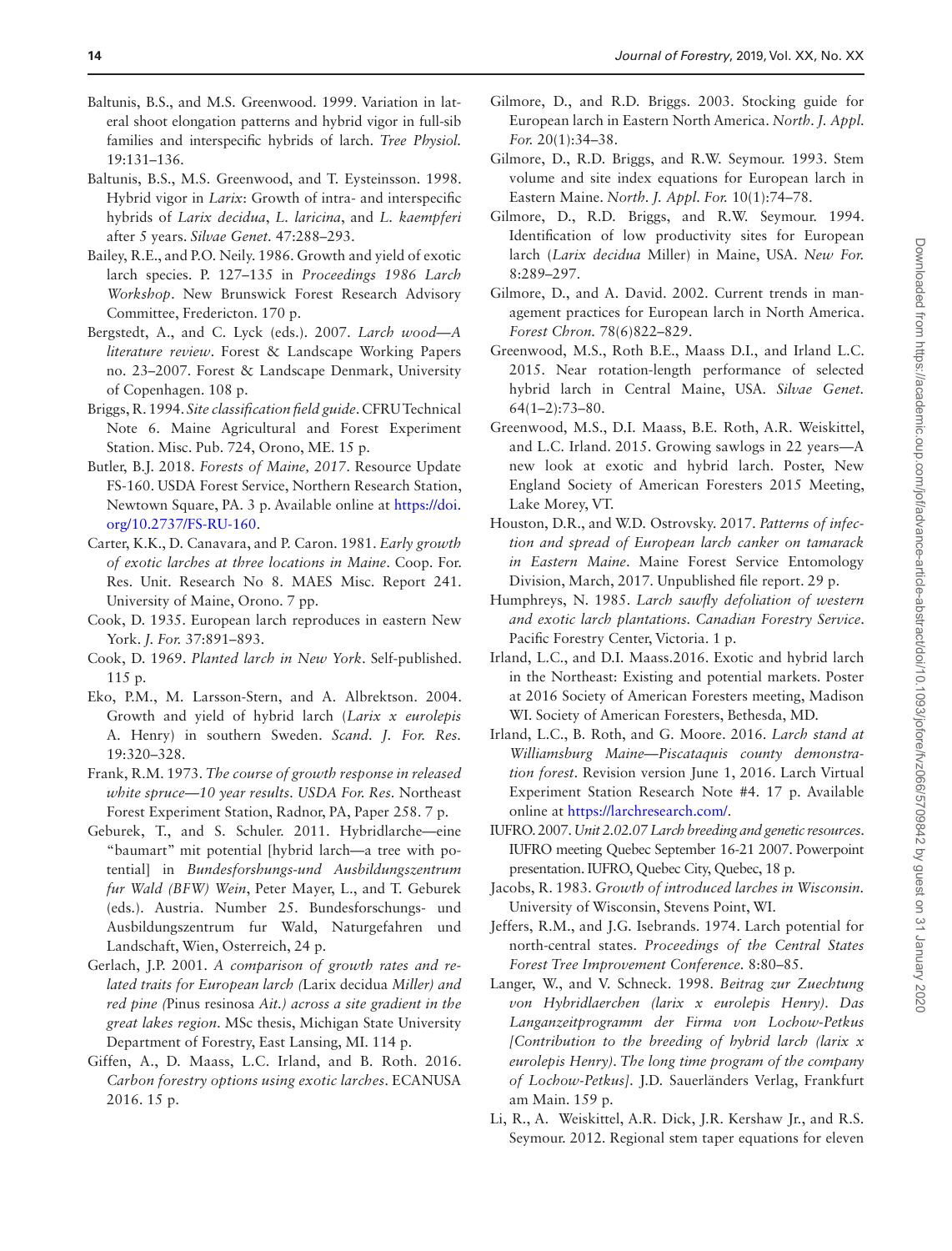conifer species in the Acadian Region of North America: Development and assessment. *North J. Appl. For.* 29(1):5–14.

- <span id="page-14-9"></span>Maass, D. 2018a. *Operational larch plantation in Pleasant Ridge*. Larch Virtual Experiment Station (LVES) Note #6, 3 p. Available online at [https://larchresearch.com/](https://larchresearch.com/﻿).
- Maass, D. 2018b. *Operational larch plantation in West Forks*. Larch Virtual Experiment Station (LVES) Note #7, 4 p. Available online at [https://larchresearch.com/](https://larchresearch.com/﻿).
- <span id="page-14-8"></span>Maass, D., and K. Laustsen. 2015. *Larch plantings at Viles Arboretum*. Larch Virtual Experiment Station (LVES) Note #1. 7 p. Available online at [https://larchresearch.com/](https://larchresearch.com/﻿).
- Maass, D., and A. Nelson. in preparation. *Unity Seed Orchard (ME) hybrid larch progeny tests*.
- <span id="page-14-7"></span>Maass, D., and D. Simonds. 2016. *Measuring young larch plantations in upper Androscoggin Watershed*. Larch Virtual Experiment Station (LVES) Note #8, 17 p. Available online at [https://larchresearch.com/](https://larchresearch.com/﻿).
- Maass, D., and J. Staton. in preparation. *Comparison of site quality for several softwood plantation species in Central Maine*.
- <span id="page-14-6"></span>McConville, D. 2003. *Chase stream TWP—Larch plantation inventory*. Unpublished by University of Maine Cooperative Research Unit. 26 p. University of Maine, Orono, ME.
- <span id="page-14-5"></span>Maclaren, J.P. 1996. *Environmental effects of planted forests in New Zealand*. FRI Bulletin No. 198. 180 p. Forest Research Institute, New Zealand Forest Service, Rotunda, NZ.
- <span id="page-14-11"></span>Moser, L., P. Fonti, U. Büntgen, J. Esper, J. Luterbacher, J. Franzen, and D. Frank. 2010. Timing and duration of European larch growing season along altitudinal gradients in the Swiss Alps. *Tree Physiol.* 30:225–233.
- <span id="page-14-0"></span>Nyland, R.D. 1965. Larch in the town of Bovina. *J. For.* 63:206–208.
- <span id="page-14-15"></span>Ostrovsky, W.D. 2008. *An eradication plan for larch infected with the Larch Canker Pathogen (Lachnellula willkommii) in Brunswick, Cumberland County, Maine Appendix C, 2009 MFS Annual Insect and Disease Conditions report*. Maine Forest Service, Augusta, Maine.
- <span id="page-14-10"></span>Peters, G.M. 1994. *Evaluation of exotic larch properties grown in Eastern Canada and Northeastern United States*. *Wood Science and Technology Centre*. University of New Brunswick, Fredericton, NB. CFS9310. 40 p.
- <span id="page-14-13"></span>Robbins, K. 1985. Risks associated with growing non-native larches in the Northeast. *North. J. Appl. For.* 2:101–104.
- <span id="page-14-12"></span>Royer-Tardif, S., A. Paquette, C. Messier, P. Bournival, and D. Rivest. 2017 Fast-growing hybrids do not decrease understorey plant diversity compared to naturally regenerated forests and native plantations. *Biodivers. Conserv.* 27:607–631.
- <span id="page-14-3"></span>San-Miguel-Ayanz, J., D. de Rigo, G. Caudullo, T. Houston Durrant, and A. Mauri (eds.). 2016. *European atlas of forest tree species.* Publication Office of the European Union, Luxembourg. 204 p.
- <span id="page-14-14"></span>Seybold, S.J., et al. 2002. *Eastern larch beetle*. USDA Forest Service Forest Insect and Disease Leaflet 175. 12 pp.
- <span id="page-14-2"></span>Shipman, R.D., and S.E. Fairweather. 1989. Yields of Japanese larch plantations in Pennsylvania. *North J. Appl. For.* 6:78–81.
- <span id="page-14-1"></span>Stone, E.I. 1957. *British yield tables for European and Japanese larches in New York*. Cornell University Agron. Pap. No. 397. Cornell University, Ithaca, NY. 4 p.
- <span id="page-14-4"></span>Vallee, G., and A. Stipanicic. 1983. Growth and performance of larch plantations. In *Larch symposium. Potential for the future*, Graham, C.M., F.I. Farintosh,